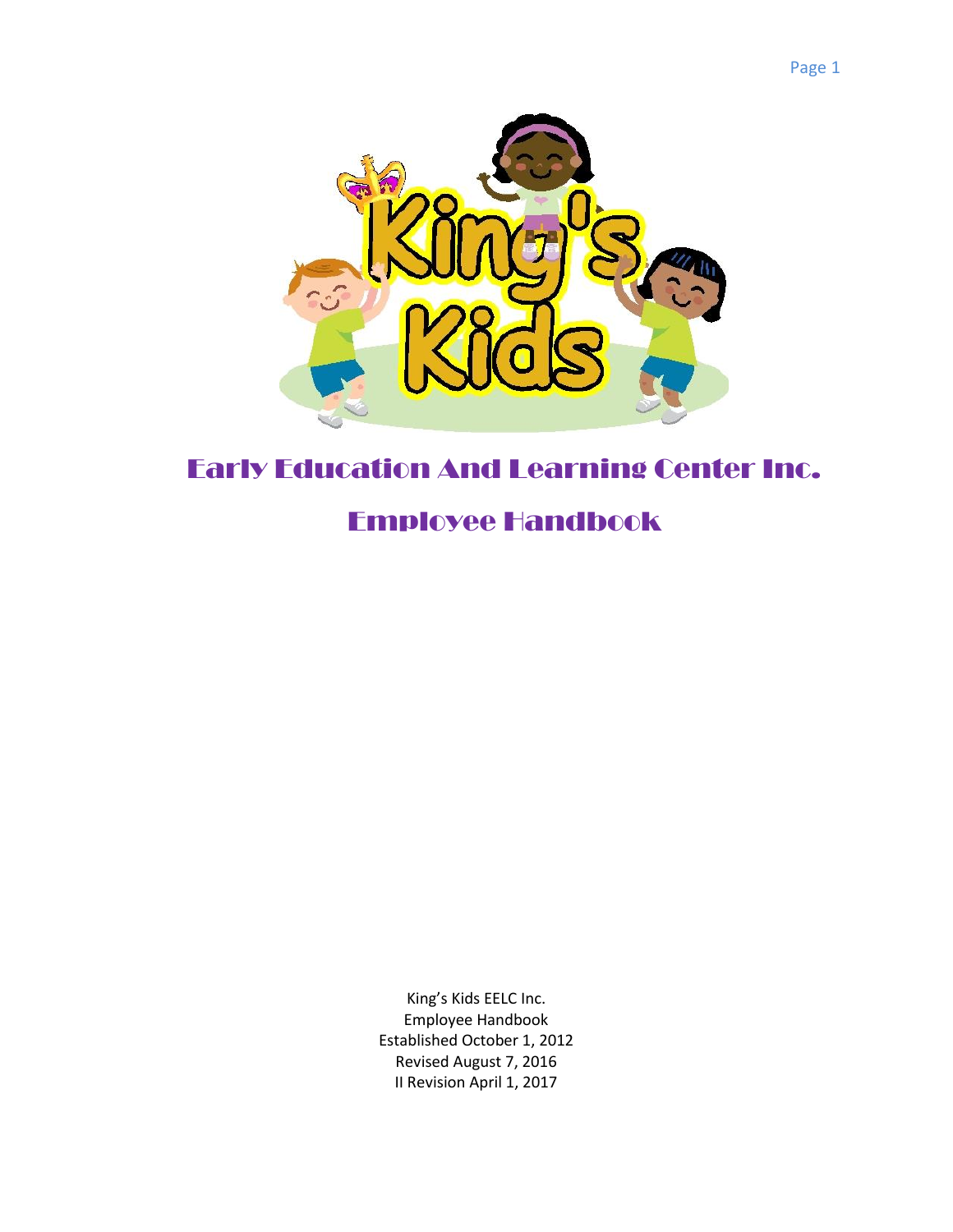King's Kids Early Education & Learning Center Inc. 3301-104 Rock Quarry Rd. Raleigh, NC. 27610 P: (919) 831-9400 F: (919) 831-9500

# MEMO

| To:   | All Employees                                        |
|-------|------------------------------------------------------|
| From: | King's Kids Early Education and Learning Center Inc. |
|       | Subject: Employee Handbook                           |

This document will be used as an employee guide of the rules and procedures that will be followed at King's Kids Early Education and Learning Center. Throughout this document, King's Kids Early Education and Learning Center will be referred to as KKEELC or Corporation. Please remember that we are a new establishment and as we continue to grow there may be a need for changes, revisions or modifications to the Employee Handbook.

All changes will be forwarded to you in the form of "Notices" and will be distributed by management to each employee. A receipt of notice will be distributed to each employee for a signature showing that you have read and understand the changes in the "Notice."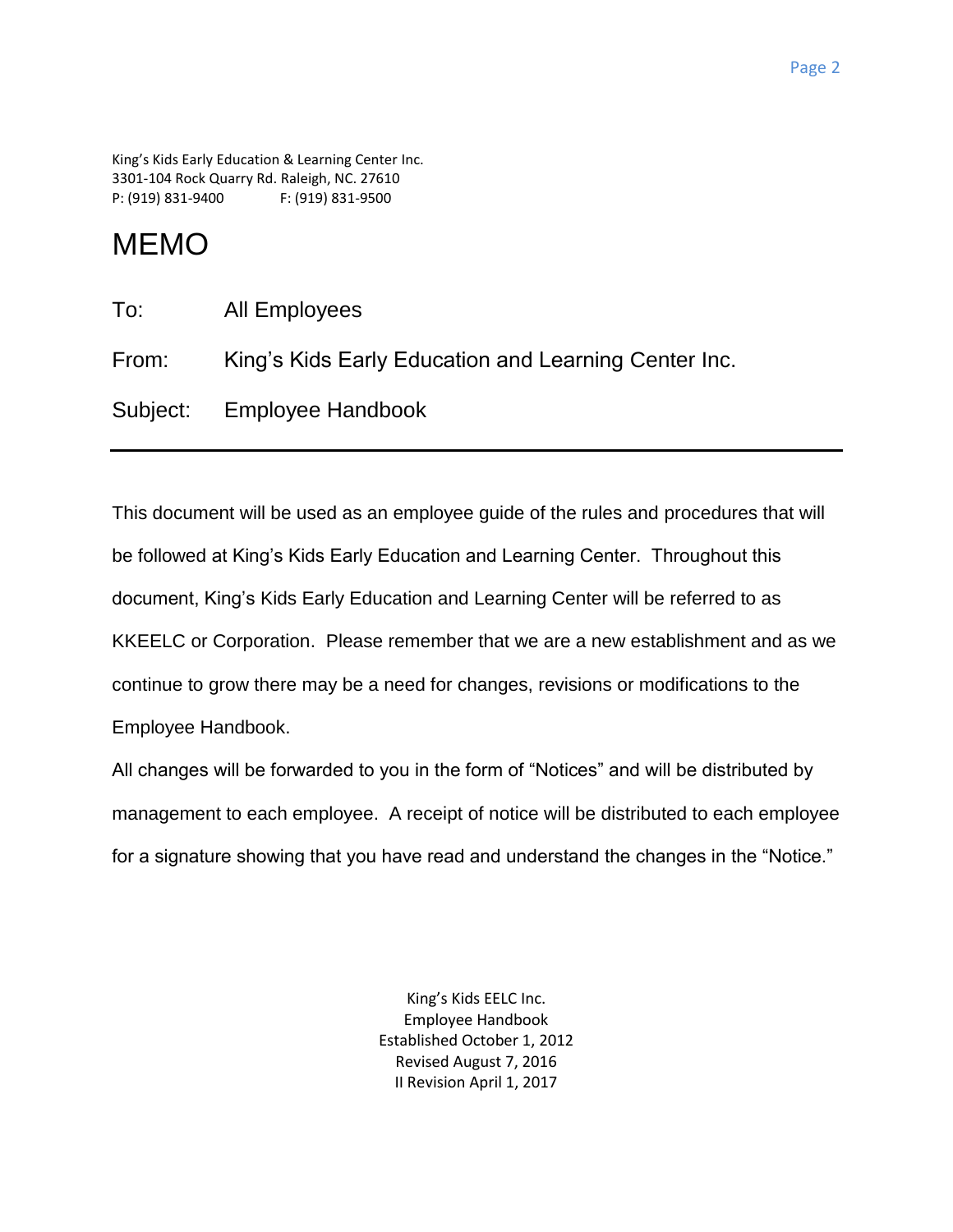# **Table of Contents** (PP 6.A.03 a-k) (PP 10.A.07) (PP 10.B.01)

| Welcome<br>Introduction to Management                                                                                               | Page 4             |
|-------------------------------------------------------------------------------------------------------------------------------------|--------------------|
| Introduction to Employee Handbook<br><b>General Expectations for Employees</b><br><b>Personnel Files</b>                            | Page 5             |
| <b>Equal Opportunity Statement</b><br><b>Minimum Qualifications</b><br><b>Health Requirements</b><br>Introductory Employment Period | Page 6             |
| <b>Employee Benefits</b><br>Job Openings<br><b>Job Descriptions</b>                                                                 | Page 7             |
| Orientation<br><b>In-Service Trainings</b>                                                                                          | Page 8             |
| Annual Performance Review<br>Salary Increases<br>Re-Hires<br>Resignation                                                            | Page 9             |
| <b>Disciplinary Action</b>                                                                                                          | Page 10            |
| References                                                                                                                          |                    |
| Code of Conduct                                                                                                                     |                    |
| Mental and Sexual Abuse, misconduct and molestation<br>Non-Fraternizing Policy                                                      | Page 12<br>Page 13 |
| Attendance/Absenteeism                                                                                                              |                    |
| Inclement weather                                                                                                                   | Page 14            |
| <b>Time Keeping Procedures</b>                                                                                                      |                    |
| Business hours and work schedule                                                                                                    | Page 15            |
| Wages and Salaries/ Payroll Deductions                                                                                              |                    |
| Open Door Policy<br>Staff information board                                                                                         |                    |
| Appropriate Attire                                                                                                                  | Page 16            |
| Personal Telephone Calls, Text, Emails and Visits                                                                                   | Page 17            |
| Use of Company Equipment                                                                                                            |                    |
| House Keeping                                                                                                                       | Page 18            |
| Conflicts of Interest                                                                                                               |                    |
| Safety and Accident Procedures                                                                                                      |                    |
| Theft                                                                                                                               | Page 19            |
| Vacation Policy                                                                                                                     |                    |
| Holidays/ Sick Leave                                                                                                                |                    |
| Reimbursements                                                                                                                      | Page 20            |
| Insurance Plan<br>Loan, Pay Advances and Over time                                                                                  |                    |
| <b>Addendums and Daily Expectations</b>                                                                                             | Page 21-27         |
| Employee Signature Page                                                                                                             | Page 28            |
|                                                                                                                                     |                    |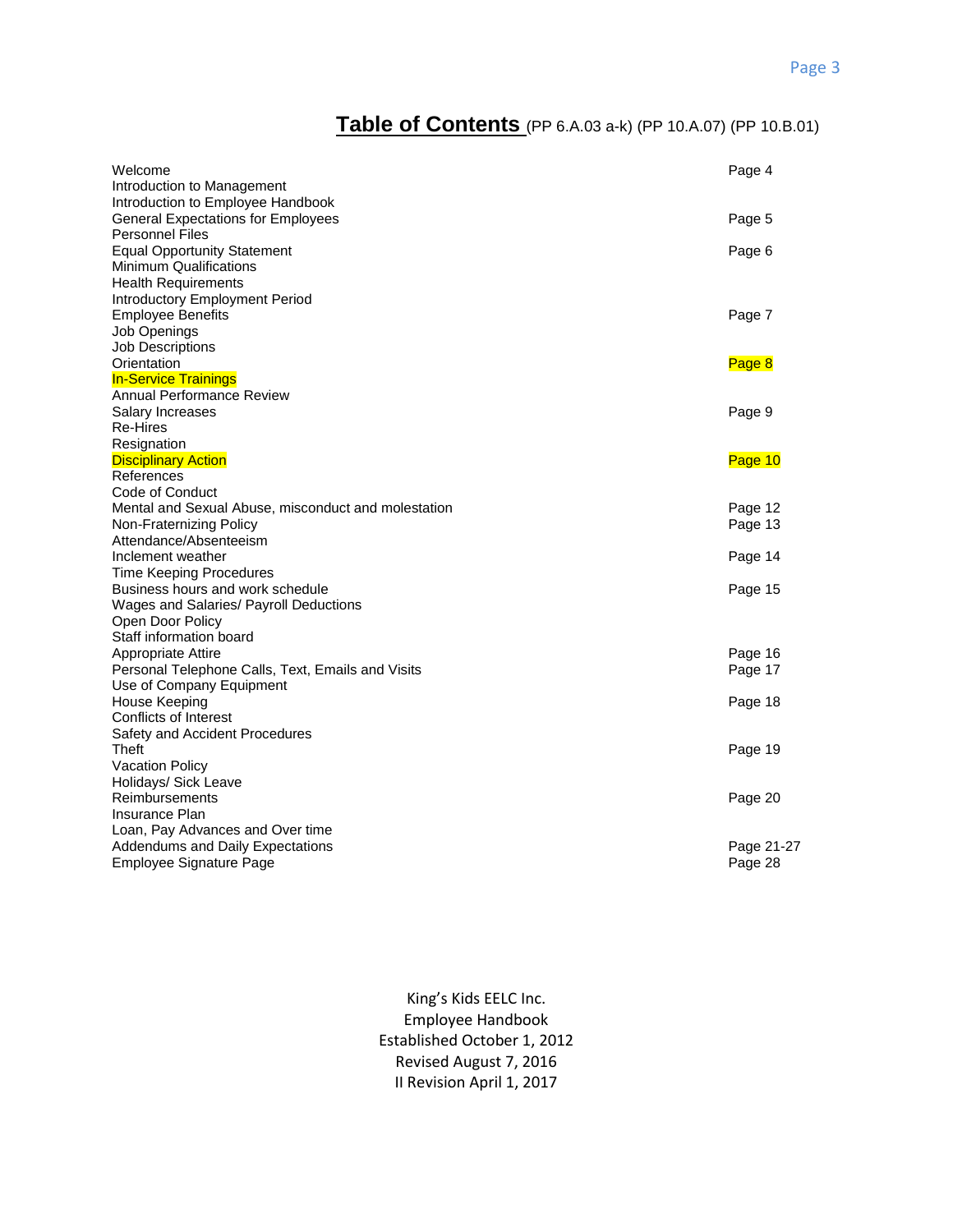#### WELCOME (PP 10.E.01m)

It is our pleasure to welcome you into the family of KKEELC. We believe that a corporation's greatest asset is its employees; therefore we strive to employ the best qualified individuals. We encourage you to work hard, be a team player, utilize your potential, and achieve your goals.

We realize that it is important for staff and management to become acquainted with each other and the operating methods. To assist you during this transition period we have prepared this Employee Handbook for your review. Everyone is required to read the handbook and encouraged to ask questions when an item is unclear to you.

#### MANAGEMENT

Deanna Randle serves as the President of KKEELC Inc. The corporation was established in August of 2012. Deanna Randle is a former elementary school teacher who ran an in-home daycare for six years. She has a Master's in Education Management and Bachelors in Early Childhood Education.

#### EMPLOYEE HANDBOOK (PP 10.E.01m cont.)

This handbook has been designed to acquaint you with the corporation and to answer most questions regarding your employment with KKEELC. This handbook is a two-way communication guide which identifies what you can expect from us and what we expect from you.

This handbook is not an employment contract and absent a written Employment Agreement with the Corporation. This handbook does not alter the "at-will" nature of your employment. Unless otherwise stated in a separate Employment Contract with the Corporation, you have the right to terminate your employment at any time, with or without cause or notice, and KKEELC has the same right.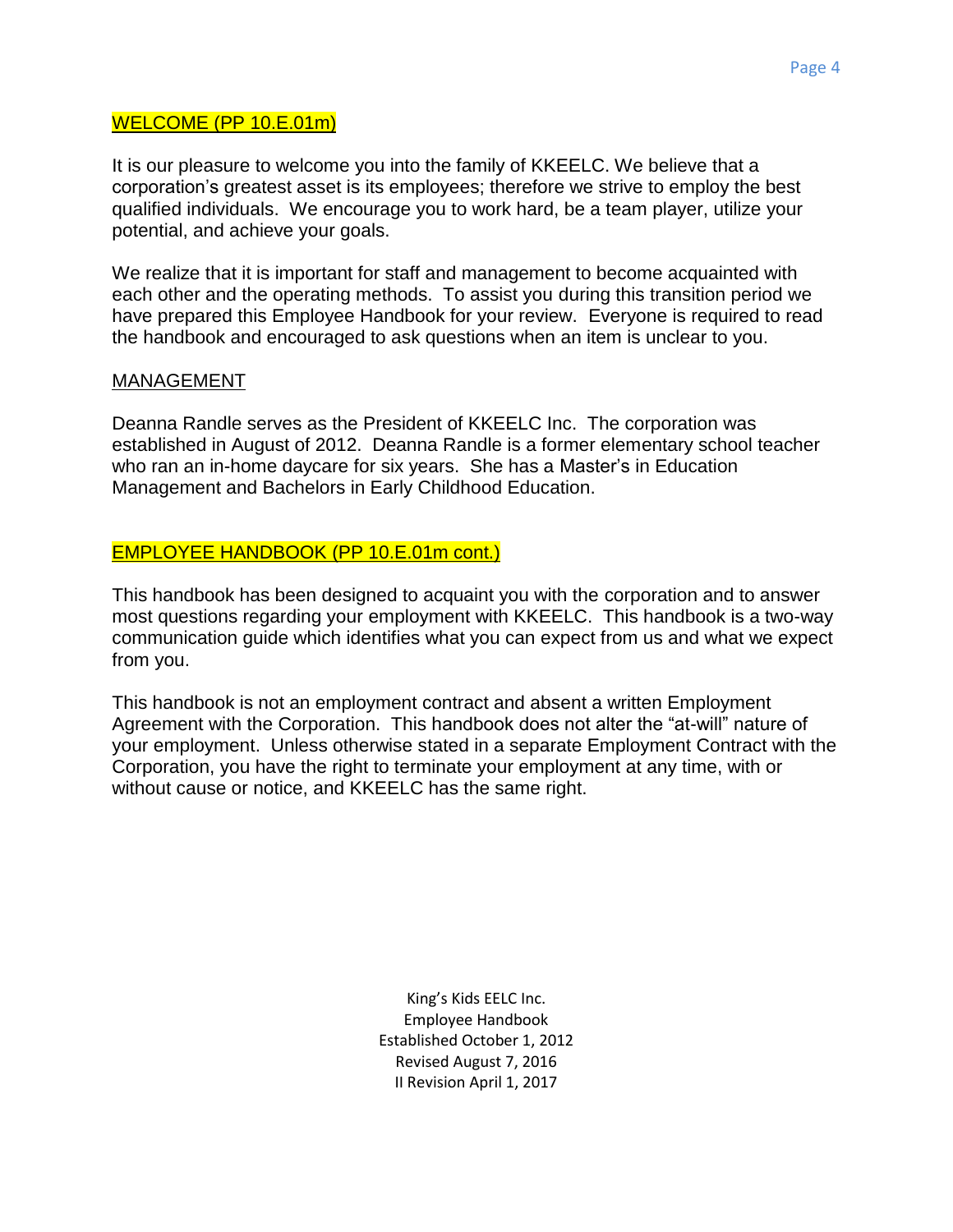# GENREAL EXPECTATIONS

It is expected that each employee shall:

- 1. Present themselves in a cheerful, cooperative and professional manner to all parents, children, potential customers, corporate staff and co-workers.
- 2. Each employee shall have a job description, a completed employment application and all of the following documents:
	- a. All Division of Child Development Early Education requirements
	- b. I-9 and W-4
	- c. Discipline and Classroom Management Policy
	- d. Mandated reporter (reporting abuse and neglect)
	- e. Compensation agreement
	- f. Student Non- solicitation Agreement
	- g. Property Release Form
	- h. Computer Equipment usage and Security Agreement
	- i. Payment for Funds Expended
	- j. Receipt of this Employee Handbook
	- k. Job description
	- l. Photo release
- 3. In addition, those employees entrusted with keys to the center will execute a Key Receipt Form reflecting their obligations regarding this trust, the key(s) must be returned at the end of employment or when requested.

# PERSONNEL FILES

KKEELC will maintain current personal data on each employee. You are expected to notify management if one of the following changes;

#### Name **Address** Telephone Number(s) Emergency Contact Information Payroll Deductions (W-4)

All employees have the right to access their personnel files. You must submit a request in writing of your desire to review your file. You will be provided access to your file within 48 hours of management's receipt of the request. You will be allowed to view your file in the front office. You may not remove your file from the main office of KKEELC.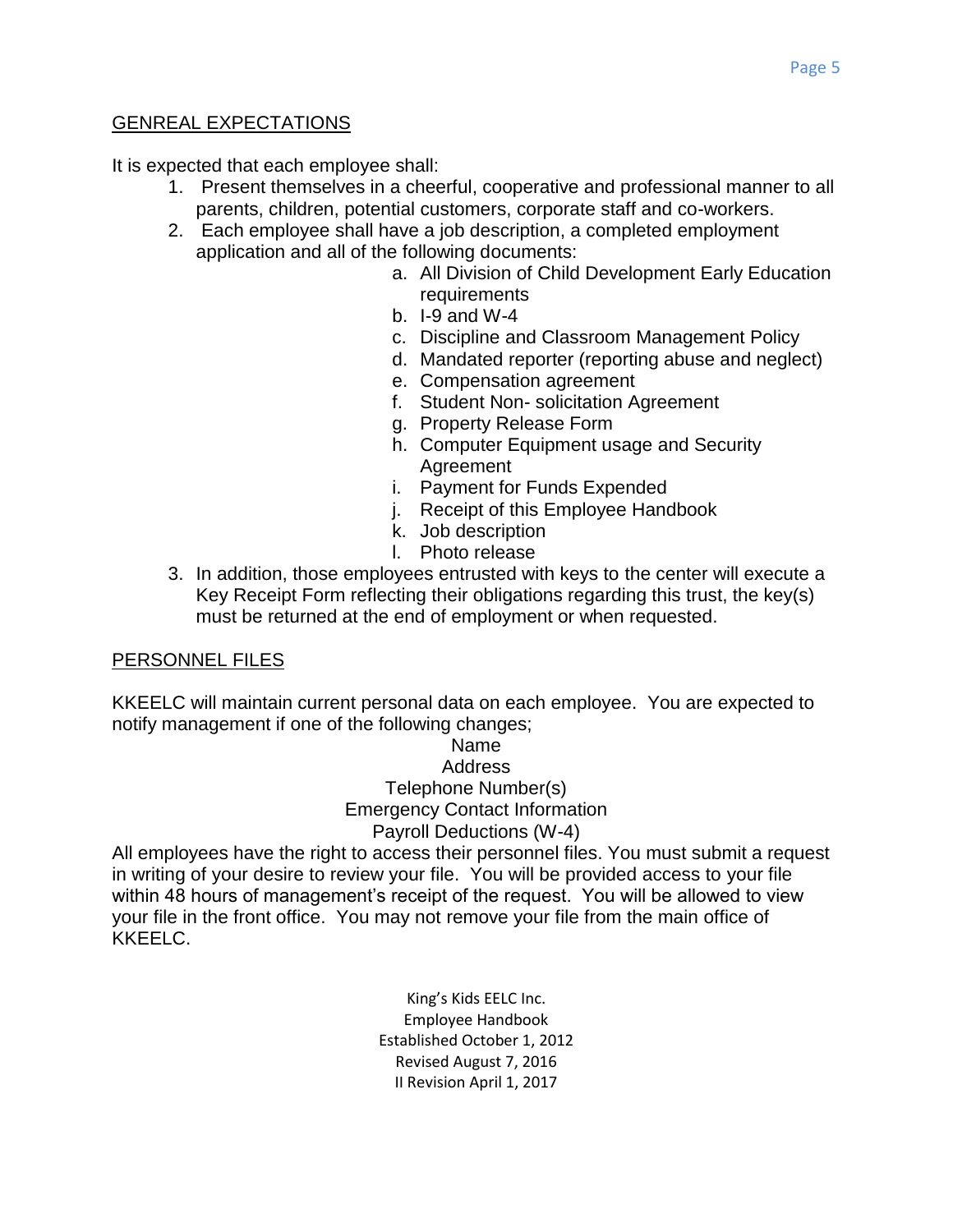If you would like a copy of all signed documents in your file, please notify management so that copies can be made for you.

#### EQUAL OPPORTUNITY EMPLOYER POLICY STATEMENT

It is the policy of KKEELC to provide equal opportunity in all our employment practices, including selection, hiring, promotion, transfer, and compensation. We employ qualified applicants without regard to race, color, religion, sex, national origin, age, disability, or any other classification protected by law. However, we are a Christian based corporation and do not allow the practice of any other religious doctrine on our KKEELC property. (PP 10.E.01f)

#### MINIMUM QUALIFICATIONS

Administrators: must be at least 21 years of age. Lead teachers, teachers, teacher aides, and substitutes must be at least 18 years of age with a high school diploma. Volunteers must be at least 14 years of age, and literate.

Each employee and volunteer must complete and clear a criminal background check, health questionnaire, TB test, employment application, W-4, I-9, and direct deposit statement before employment. Everyone must have a physical on file by the 60<sup>th</sup> day of employment.

#### HEALTH REQUIREMENTS

Applicants should be physically able to work with children. Applicants should not be under any medication that would preclude their work with children. Specific medical conditions should not keep applicant from working with children. All applicants must be emotionally and physically capable to care for children on a daily basis.

# INTRODUCTORY EMPLOYMENT PERIOD

Every new employee is subject to **a 90-day introductory employment period** during which ability, qualifications, motivation and potential for future advancement are assessed. KKEELC will evaluate the performance and make a decision concerning a continuing relationship. During or after the introductory employment period, the employer has the right to terminate for no reason and the employee has the same right. Three absences or more during the introductory period will either extend the period or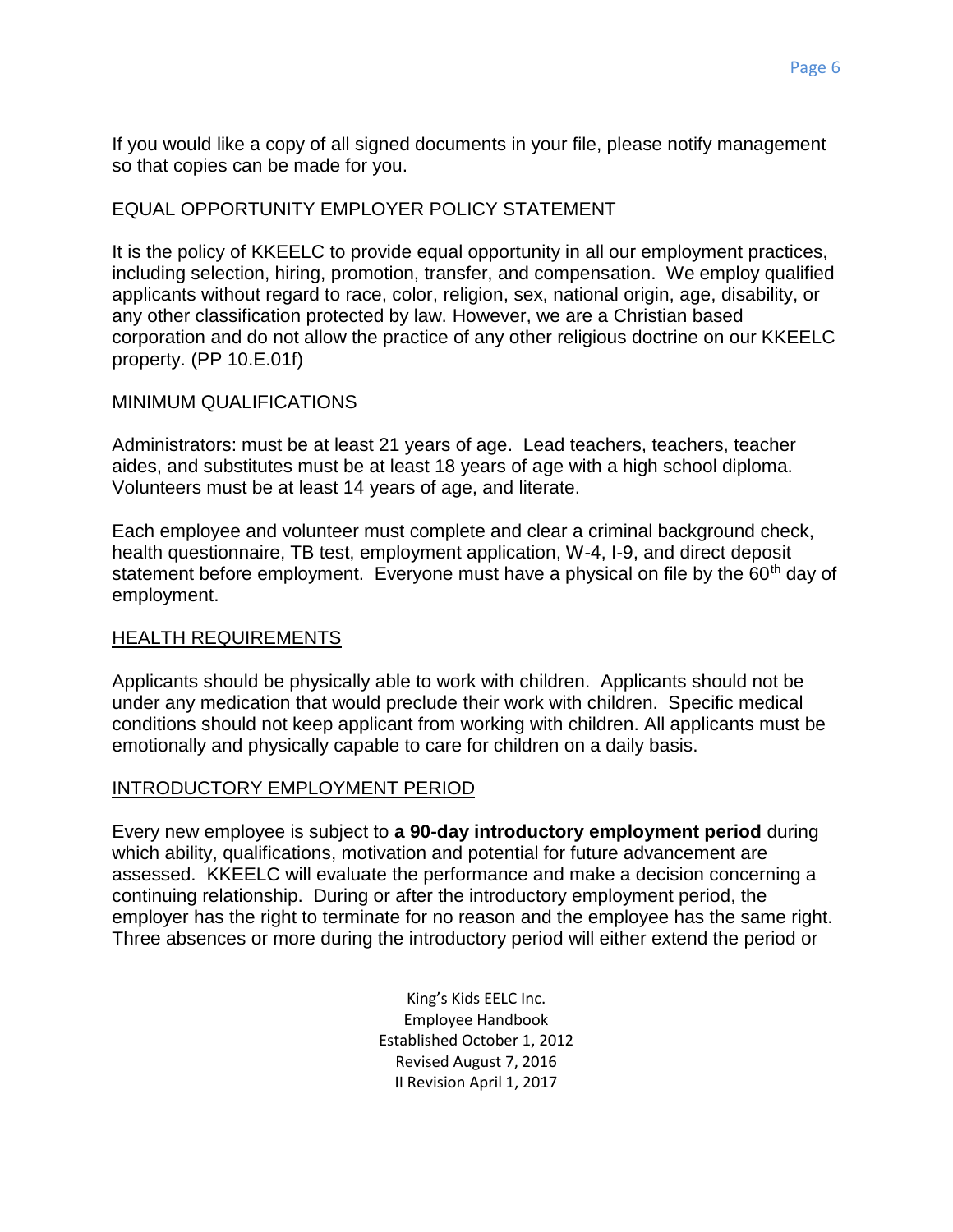be cause for termination. Completion of the introductory period does not confer any expectation of continuation; continued employment is based upon satisfactory performance and conduct. (PP 10.E.05a)

# EMPLOYEE BENEFITS (PP 10.E.01j)

Currently, KKEELC provides AFLAC supplemental insurance, a simple IRA retirement plan, paid holidays, paid vacation, and sick leave to eligible employees.

Employees may enroll their own children at KKEELC at a reduced rate of \$15.00/day (Children 1-23 months are excluded from this rate. Please see owner for current employee pricing). The employee must sign a childcare withdrawal statement which allows KKEELC to deduct daycare funds from the employee's paycheck. All employees are expected to follow the guidelines of the KKEELC Parent Handbook.

#### JOB OPENINGS

When job openings become available, it is our first obligation to fill the position from within. The position will be filled based on job performance, seniority, skill and ability of each applicant. KKEELC reserves the right to choose the best candidate either from within or outside of the corporation.

# JOB DESCRIPTIONS (PP.10.E.01h)

**Administrator: (Director, Assistant Director)** A person who is responsible for the operation of a child care center and is on-site on a regular basis as defined by the North Carolina Child Care Commission. Administrators must read and apply all of the operational and personnel policies listed in the KKEELC employee and parent handbooks as well as the rules and guidelines set forth by the North Carolina Division of Child Development and Early Education. Administrators are responsible for budgeting, reconciliation, and review of budget. (PP 10.C.02)

**Lead Teacher:** An individual who is responsible for planning and implementing the daily program of activities and is in charge of a group of children in a child care center. Lead teachers must read and apply all of the operational and personnel policies listed in the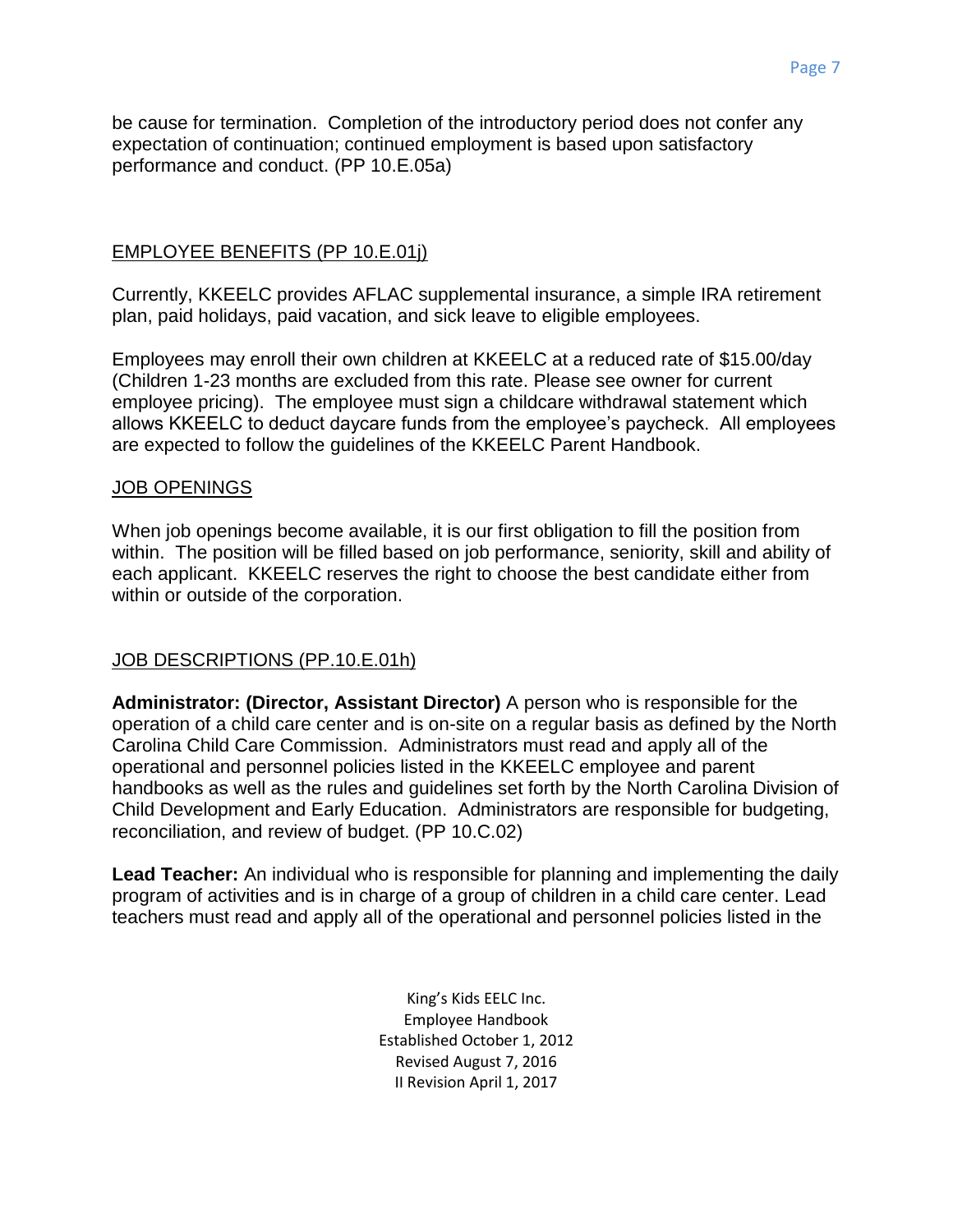KKEELC employee and parent handbooks as well as the rules and guidelines set forth by the North Carolina Division of Child Development and Early Education.

**Teacher/Floater:** A person that assists the lead teacher in planning and implementing the daily program and at times is in charge of a group of children in the child care center. Teachers must read and apply all of the operational and personnel policies listed in the KKEELC employee and parent handbooks as well as the rules and guidelines set forth by the North Carolina Division of Child Development and Early Education.

**Cook:** The cook is required to follow all Food Program (CACFP) guidelines. You are to adhere to all sanitation guidelines and any implementations provide by the health nurse. All federal food safety standards should be followed as well. Examples of some of those standards are food with expired dates should be thrown away. (PP 5.B.03a,b)

**Substitute:** Any person who temporarily assumes the duties of a regular staff person for a time period not to exceed two consecutive months. Substitutes must read and apply all of the operational and personnel policies listed in the KKEELC employee and parent handbooks as well as the rules and guidelines set forth by the North Carolina Division of Child Development and Early Education.

**Volunteer:** A person who works in a child care center and is not monetarily compensated by the child care center. Volunteers must read and apply all of the operational and personnel policies listed in the KKEELC employee and parent handbooks as well as the rules and guidelines set forth by the North Carolina Division of Child Development and Early Education.

#### **ORIENTATION**

Each employee will go through16 hours of orientation in the first 6 weeks of employment. Each employee will have to sign and date that they have received these hours once the training is complete. Orientation will include operational policies, enhanced standards, recognizing child abuse and neglect, supervision, and other laws, policies, and responsibilities of KKEELC. (PP 10.E.11)

# IN-SERVICE TRAINING

Every employee will be required to be first-aid/ CPR certified and receive up to 12 continuing education credits (CEU's) annually. Pediatric First Aid/ and infant, child, adult CPR classes are held periodically on site at KKEELC. The employee will be paid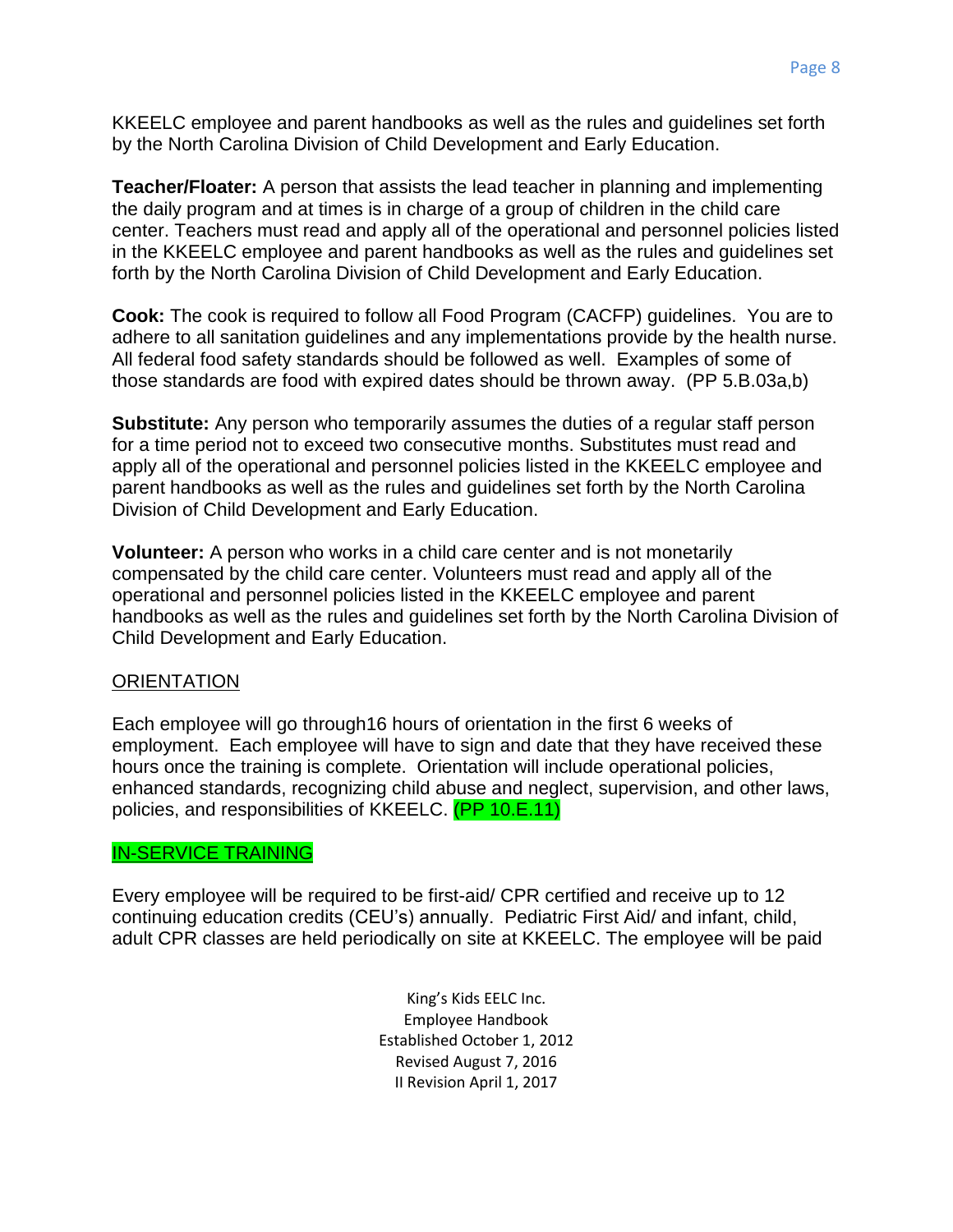for time spent in the on-site training, however each employee must pay for their own training. KKEELC management will always notify staff of the trainings the corporation is paying for. There are 11 trainings that have been added to the teacher requirements by the North Carolina Division of Child Development. Those classes can be taken through the Division of Child Development web site. Each employee has 1 year after employment to complete these courses. (PP 6.A.08) (PP 6.A.10) (PP.10.E.11cont.)

# ANNUAL PERFORMANCE REVIEW (PP 10.E.09)

Each employee shall have a current job description. A performance review based on that job description may be conducted for each employee, at the end of the 90 day introductory period and definitely at the employee's yearly anniversary hiring date. If the center is newly opened or if management desires, there could be a 6 month review for staff as well. (PP 10.E.01g)

# SALARY INCREASES

An annual increase will be given to each employee effective twelve months after their initial starting date and at each anniversary date thereafter. Any increase is dependent upon successful completion of the performance review and will be based on economic performance in the area. KKEELC reserves the right to terminate annual increases based upon the needs of the business. All salaries are confidential and the disclosure of one's salary to another could result in a written reprimand, salary decrease, or termination.

Merit increases and bonuses may be given at any time as determined by management for outstanding performance and commitment above and beyond the normal performance expectations. Likewise, **pay deductions** can be given to individuals who do not meet and/or maintain required certifications for the star-rated license and NAEYC accreditation. This is to include First Aid/CPR trainings, CEU's, and rated licensing deductions due to non-compliance. (PP.10.E.01i) (PP 10.E.01L)

# RE-HIRES

Any employee, who resigns for longer than 30-days and is rehired after a 30-day absence, will be treated as **a new** employee. In most cases, former employees will not be allowed to return.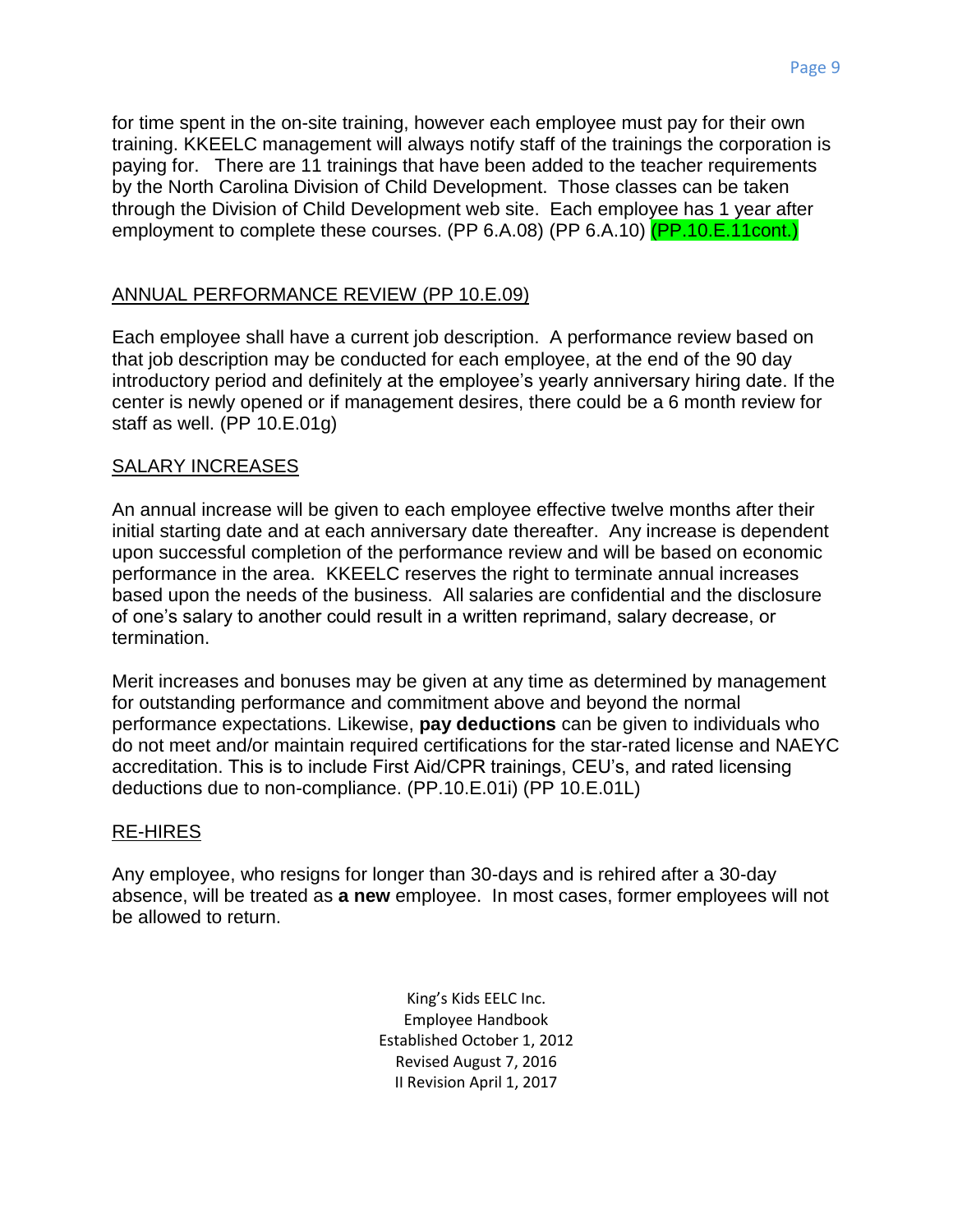# NOTICE OF RESIGNATION (PP 10.E.01k)

Administrators, lead teachers and co-lead teachers must supply a 30 day notice of termination. Failure to supply a 30 day notice of your intent to terminate will result in a pay scale reduction to \$7.25/hour for an hourly wages owed to you.

Teacher assistants and support staff must provide a two week termination notice. Failure to supply a two week notice of your intent to terminate will result in a pay scale reduction to \$7.25/hour for an hourly wages owed to you.

Any Employee who voluntarily walks off the job after they have signed in and started the business day will be reported to the local social services office for child abuse and abandonment. This is to include not returning from a lunch or bathroom break.

#### DISCIPLINARY ACTION (PP 10.E01 cont.)

When performance problems arise which require some form of discipline, the employee involved will receive notice of the deficiency and an opportunity to improve performance. The employee may receive an oral or written reprimand or warning. It is recognized that certain or repeated infractions may result in immediate termination. Each employee will be given an opportunity to complete an exit interview which allows the employee to share their grievances and concerns.

#### REFERENCES

KKEELC will only verify your employment for prospective employers. This includes start and end date of employment and salary. We will not write favorable or unfavorable letters of you and will not share favorable or unfavorable information about you. It is best to ask a co-worker or a parent to provide you with a favorable written reference.

#### CODE OF CONDUCT

Mature common sense is your best guide to proper conduct. KKEELC expects all employees to present themselves in a cheerful, cooperative and professional manner to all parents, potential customers and other employees and to: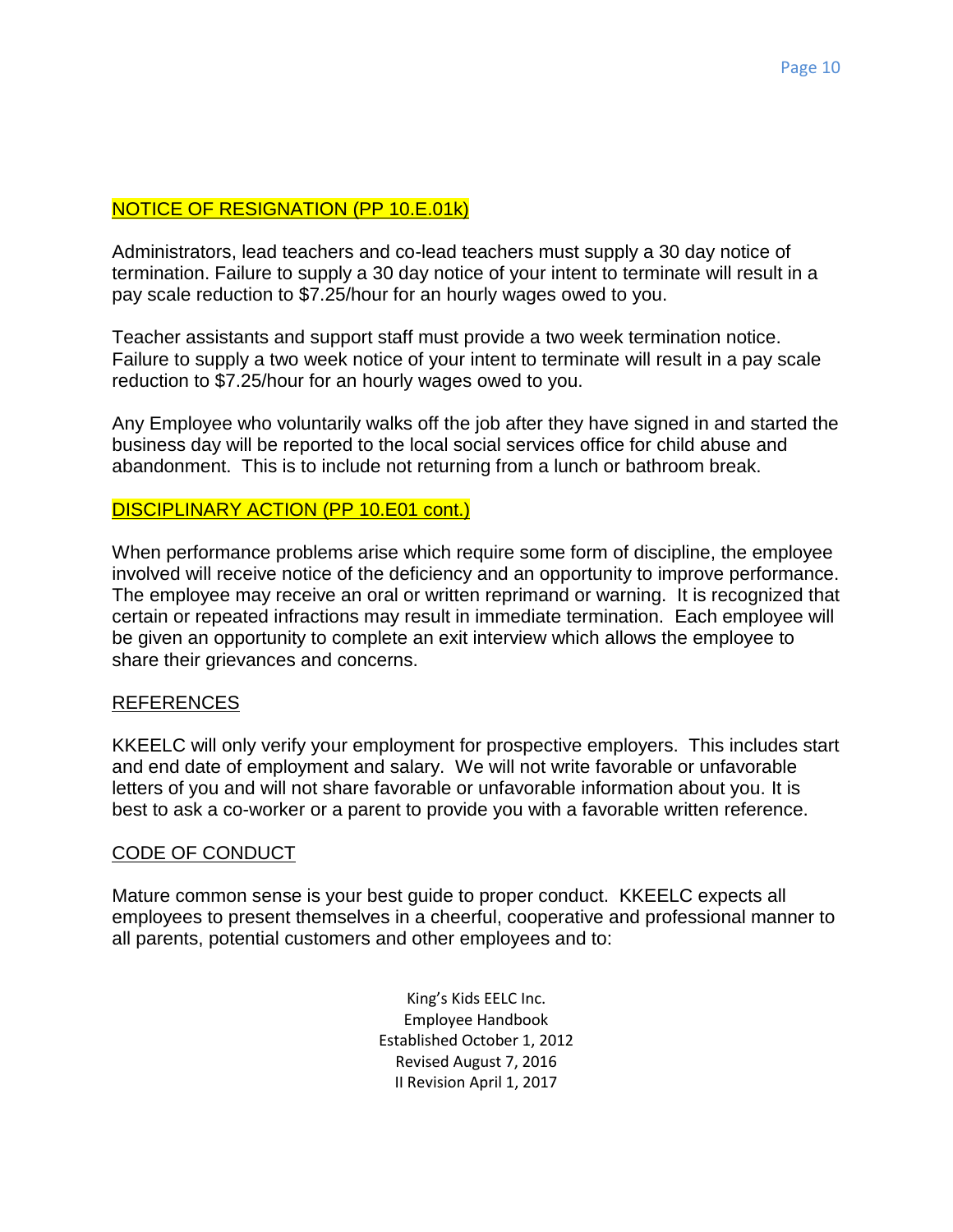\*Provide a productive day's work

\*Arrive on time to begin work

\*Demonstrate a considerate, courteous, friendly, professional and constructive attitude towards fellow employees and KKEELC

\*Adhere to corporation policies

\*Give management at least a twelve hour notice if you are going to be absent from work.

\*No smoking in the presence of children or on the daycare usable spaces including the parking lot, playground, and front lawn. (PP 9.D.06)

Failure to comply with the above may result in disciplinary action, up to and including dismissal.

The following list will not be tolerated and subjects the employee to immediate termination.(PP 10.D.01h,i)

> \*Possession, sale or use of alcohol, narcotic, or any other intoxication drug on the premises.

\*Being under the influence of same during working hours.

\*Possession of firearms, fireworks, or explosives or any other dangerous weapons while on these premises.

\*Altering or falsifying company records to include but not limited to: time records, employment application, work records, and or expense accounts.

\*Deliberate destruction, damage or misuse of Company property or property of a fellow employee, or theft or removal of company property or property of fellow employee without approval.

\*Habitual absenteeism or tardiness

\*Fighting or altercations on company property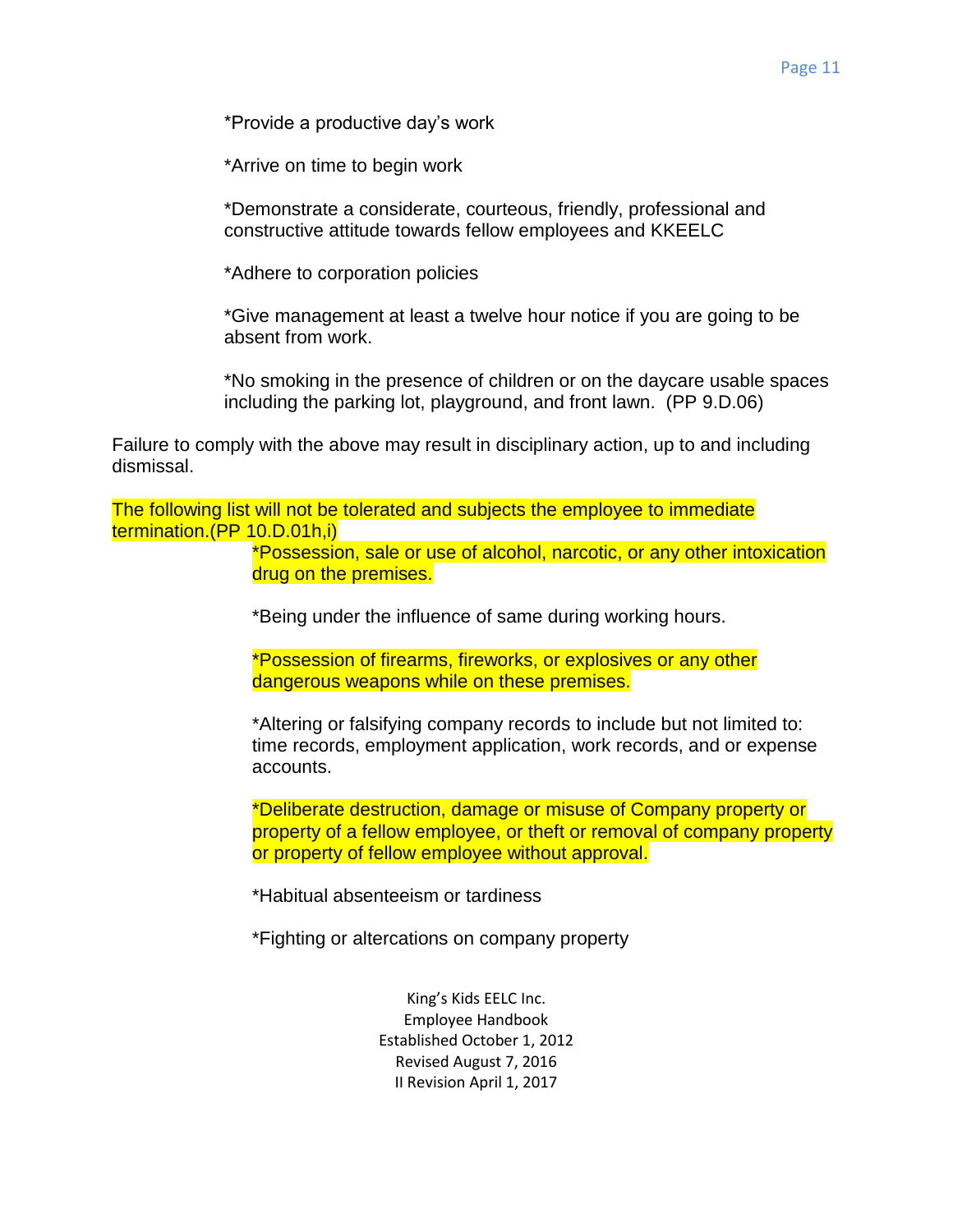\*Refusal to carry out a job assignment or direct request

\*Inappropriate representation of the company on the internet.

\*Disclosure to any unauthorized person information concerning KKEELC students, curriculum, tuition rates, customer lists, or other proprietary information possessed by the corporation.

\*Conviction of a felony

\*Irreconcilable conflicts of interests

\*Fraudulent activities involving assets of KKEELC

\*Immoral conduct of sexual harassment on the premises or while participating in activities where by you are representing KKEELC.

\*Sleeping during work hours.

\*Neglect, or abusive behavior to children including verbal abuse and poor supervision practices.

\*Gambling, wagering or taking bets on KKEELC time or premises.

\*Use of obscene or abusive language or behavior.

\*Misuse of the Corporation telephones, voice mail, email systems, or computers, wireless network for personal use.

\*Unauthorized review or copy of any fellow employee's employment file or any student's information, computer files, or confidential proprietary materials for a purpose not in the welfare or best interests of your fellow employees or the corporation.

#### MENTAL & SEXUAL ABUSE, MISCONDUCT, AND OR MOLESTATION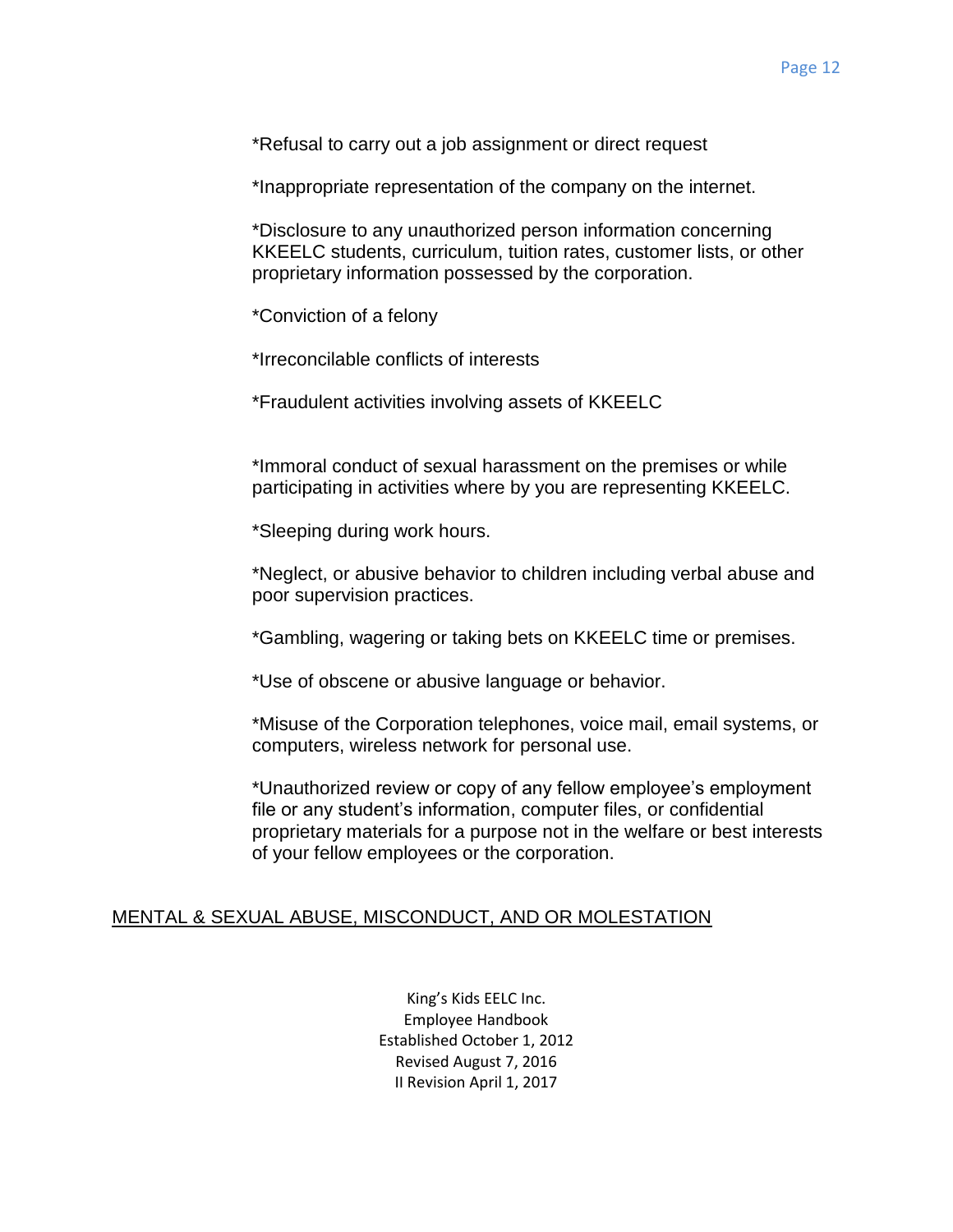King's Kids EELC does not permit actual or threatened acts of physical or mental abuse, sexual abuse, sexual molestation or sexual misconduct to occur in the workplace or at any activity sponsored by or related to it. In order to make this "zerotolerance" policy clear to all employees, volunteers, family members, board members, individuals and victims must follow when they reasonably suspect, learn of or witness prohibited conduct.

Abuse and molestation means each, and every actual, threatened or alleged acts of physical or mental abuse, sexual abuse, sexual molestation or sexual misconduct performed by one person or by two or more persons acting together.

# **Reporting Procedures (PP 10.D.03)**

All staff members who learn of, have a reasonable suspicion of prohibited conduct must immediately report it to KKEELC Management team. If the victim is an adult, abuse or neglect will be reported by this designee to the local or state police and/or Adult Protective Services (APS) Agency. If a child is the victim of abuse or neglect the designee will report it to the local or state police and/or Child Abuse Agency Appropriate family members of the victim must be notified immediately of suspected child abuse or neglect.

# **Investigation & Follow Up (PP 10.D.04)**

Once the allegation is reported we will promptly, thoroughly and impartially initiate an investigation to determine whether there is a reasonable basis to believe that the prohibited conduct has occurred and that is was committed by the target of the investigation. The investigation may be undertaken by an internal team comprised of fellow employees or we may hire an independent third party. We will cooperate fully with any investigation conducted by law enforcement or regulatory agencies and we may refer the complaint and the result of our investigation to those agencies. We reserve the right to place the target(s) of the investigation on an involuntary leave of absence or reassigning that person to responsibilities that do not involve personal contact with individuals or students. We will try to keep the identity (ies) of the target (s) and the alleged victim(s) confidential.

If the investigation substantiates the allegation, our policy provides for disciplinary penalties, including but not limited to termination of the target's relationship with our organization.

**Retaliation Prohibited**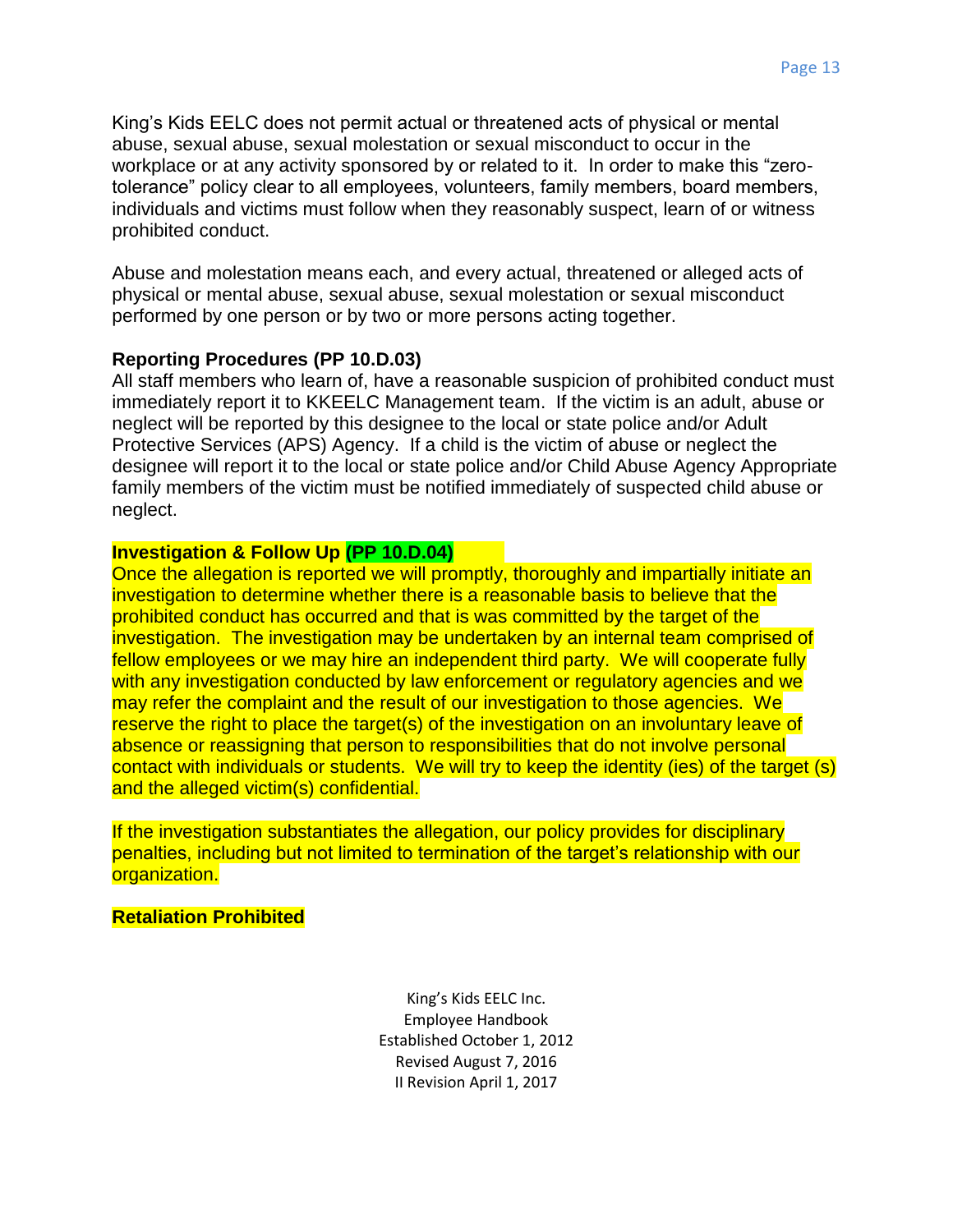We prohibit retaliation against anyone, including an employee, volunteer, board member, student or individual, who in good faith reports prohibited conduct. Retaliation against a participant in the investigation is also prohibited.

Anyone who retaliates against someone who has made a good faith allegation of prohibited conduct or intentionally provides false information to that effect will be subject to discipline, up to and including termination.

#### NON-FRATERNIZING POLICY

It is suggested that employees refrain from dating or engaging in any kind of sexual or emotional relationship with other employees, parents or vendors. Employees should also refrain from using any information obtained in the course of business to further a personal or social relationship. In some cases of fraternization, it may be necessary to terminate employment to protect company interest.

# ATTENDANCE /ABSENTEEISM

It is mandatory to personally notify management or a representative that you will be absent or tardy. In an emergency situation, leaving a voicemail message or text message is not acceptable. Management can be reached at (919)360-1388 (cell) or (984)200-3334 (home). In the case of illness, or a family member illness, proper medical documentation may be required.

If you need to be absent from work please put it in a written request via email for management approval.

#### INCLEMENT WEATHER

It is best practice to follow the same schedule as the Wake County Public School System. If the school system is closed due to inclement weather for an obsessive period of time, KKEELC management will contact all employees and parents to notify them of our re-opening day and time.

If you will not be able to make it to work due to inclement weather you must call and report your absence to management.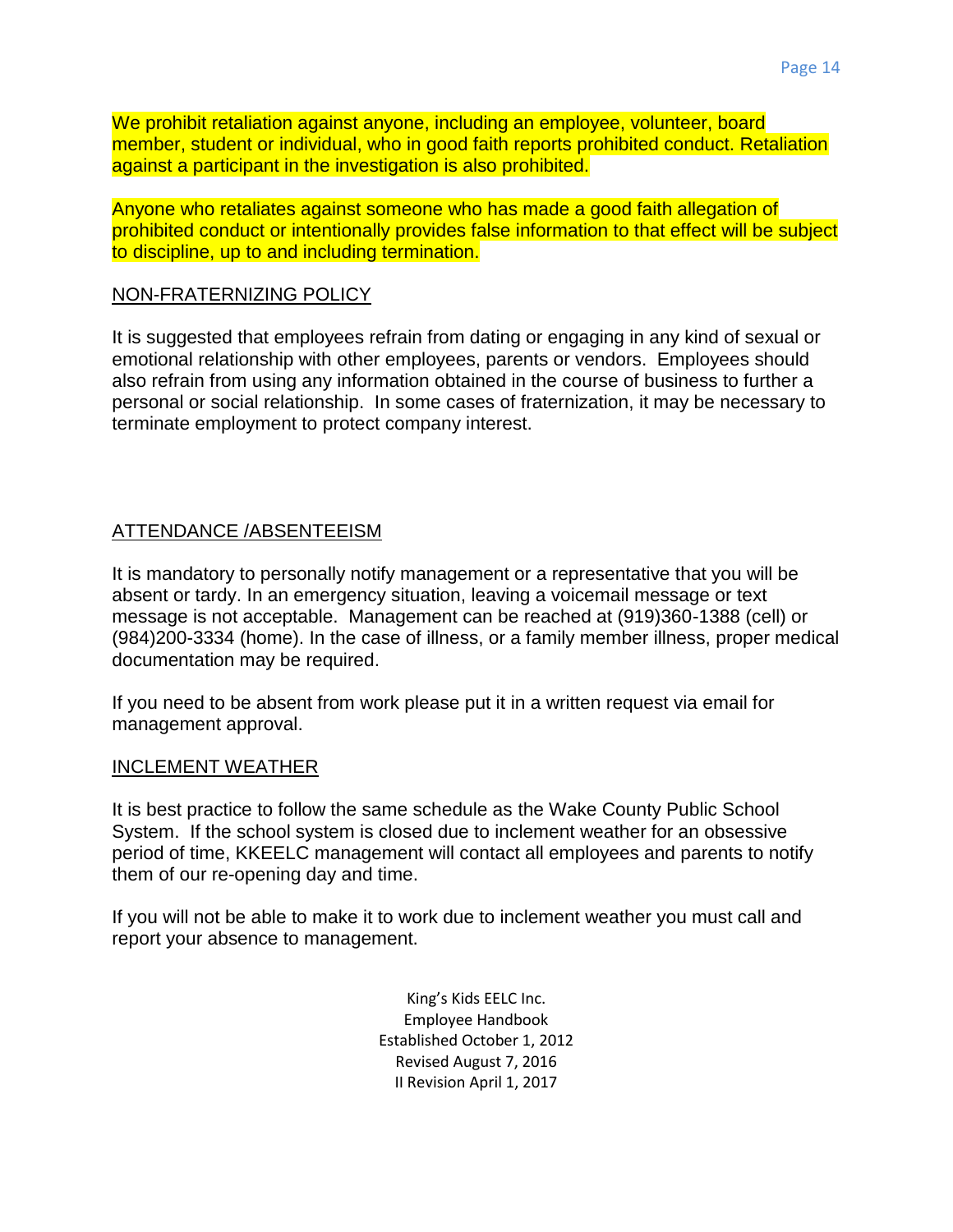If you are at work and it is necessary to have early dismissal due to inclement weather, you **will be paid** for a normal day. A normal day is assessed at your scheduled time posted for that particular day you are leaving early.

Management will post closings and delayed openings to Face Book, the company web site and ABC News 11 under the name King's Kids EELC. Please make sure you check this station on inclement weather days to make sure you are aware of what time KKEELC will open for business.

# TIMEKEEPING PROCEDURES

Unless otherwise notified, each employee is required to record their hours of work through Pro Care. It is mandatory that if the system is down, or will not allow you to clock in/out that you first sign a manual sign in sheet or you send a text message to (919) 360-1388 notifying your arrival/departure time. The official time of your text message will serve as your time stamp for arrival/departure. If you fail to clock out, your time will be adjusted to the time of the last child going home or to your scheduled time off, whichever is earliest.

You are required to review your time sheet immediately upon receipt. You will sign off on your time sheet with each payroll.

Failure to maintain proper time worked or misrepresenting time worked is grounds for dismissal. At no time are employees allowed to work past their scheduled shift without prior approval from management. Any time spent past an employees scheduled shift that is not manager approved is at the employee's discretion. Scheduled Lunch breaks are to be taken unless noted differently by management.

# BUSINESS HOURS AND WORK SCHEDULES

King's Kids EELC is open Monday-Friday from 6:00am-9pm (Effective 09/06/2016 new operating hours will be 6am-6:30pm) to accommodate working parents. It is important that we maintain staff/child ratios at all times. Due to these factors, your hours will be agreed to prior to your employment. Please note that all schedules are subject to change due to enrollment and the needs of the business.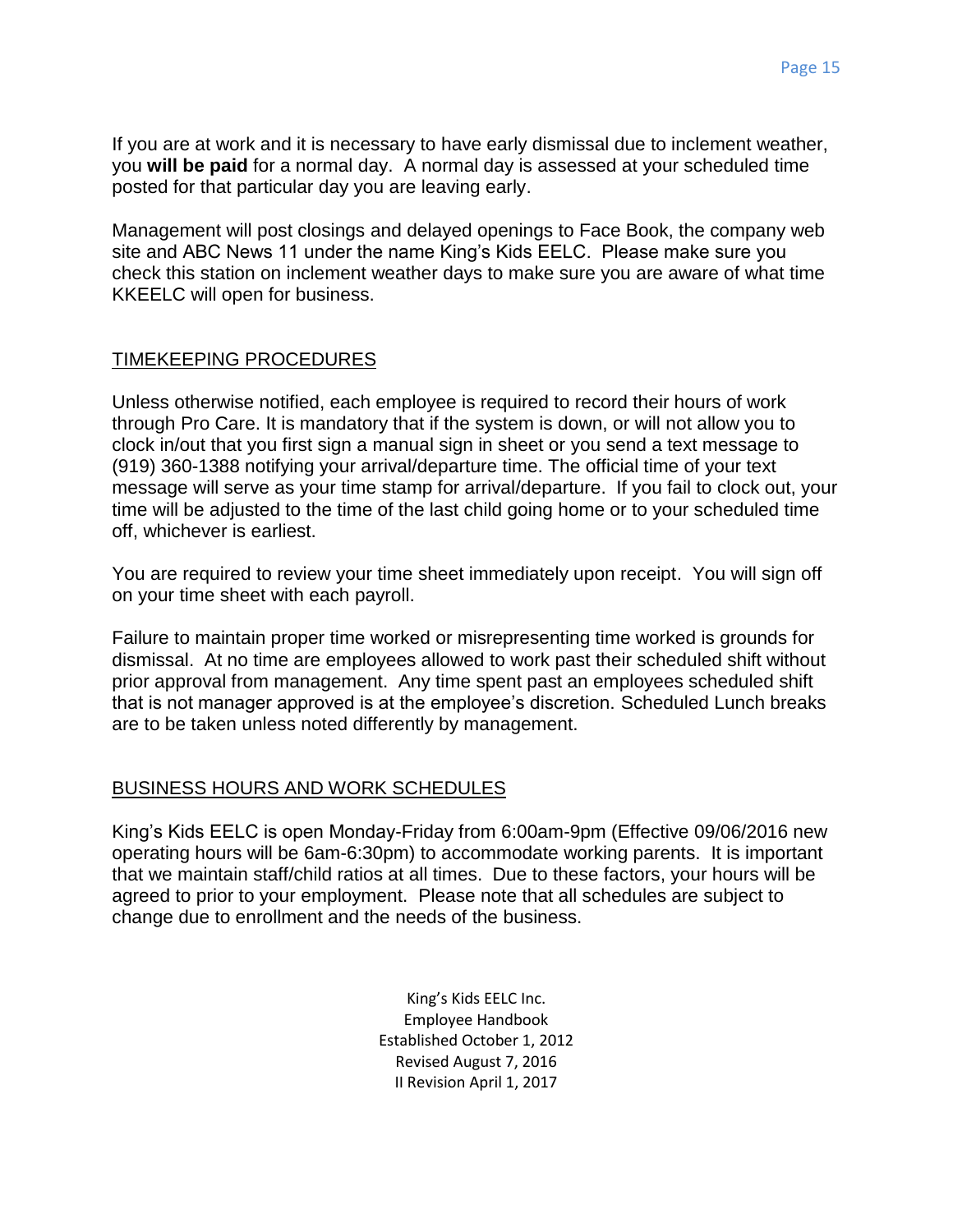# WAGES AND SALARIES&PAYROLL DEDUCTIONS (PP 10.E.01i)

Your wages and salaries are confidential. Your compensation will be based on your education, experience, performance, and qualifications. Every effort is made to ensure each employee is paid fairly in relation to his or her productivity with KKEELC.

All employees will be paid **once** per month. Pay schedules run from the 16th of the month to the 15th of the month. Paychecks will be disbursed on the **25 th** of every month. Please note that in the event payday falls on a weekend or holiday, it may delay payment to the next business day.

All payrolls will be outsourced to ADP and they will take out all necessary taxes, garnishments, and other deductions. Your paystub will list all of this information.

#### OPEN DOOR POLICY

The management team at KKEELC encourages you to have an open line of communication. In instances you and another employee require a third party to step in and help resolve a matter, or if there is some dispute between you and a parent, or if there is an issue between you and a child of this facility. You are also encouraged to speak to management about policy concerns. Any gossip, hearsay, or policy frustrations that are discussed with coworkers while on KKEELC's clock time will be grounds for dismissal. In all cases, employees are prohibited from discussing with coworkers, parents, sub-contractors, and students all closed door and personal email conversations that occur with management unless provided with written approval from management to do so.

# STAFF INFORMATION BOARD

Employee schedules and management notes will be sent by email at least once per week. Please refer to your email on a frequent basis so that you will know what the current needs or concerns of management are.

Staff meetings will be held quarterly, usually on Saturday mornings to discuss concerns, changes, addendums, new ideas, and staff development training. Lead teacher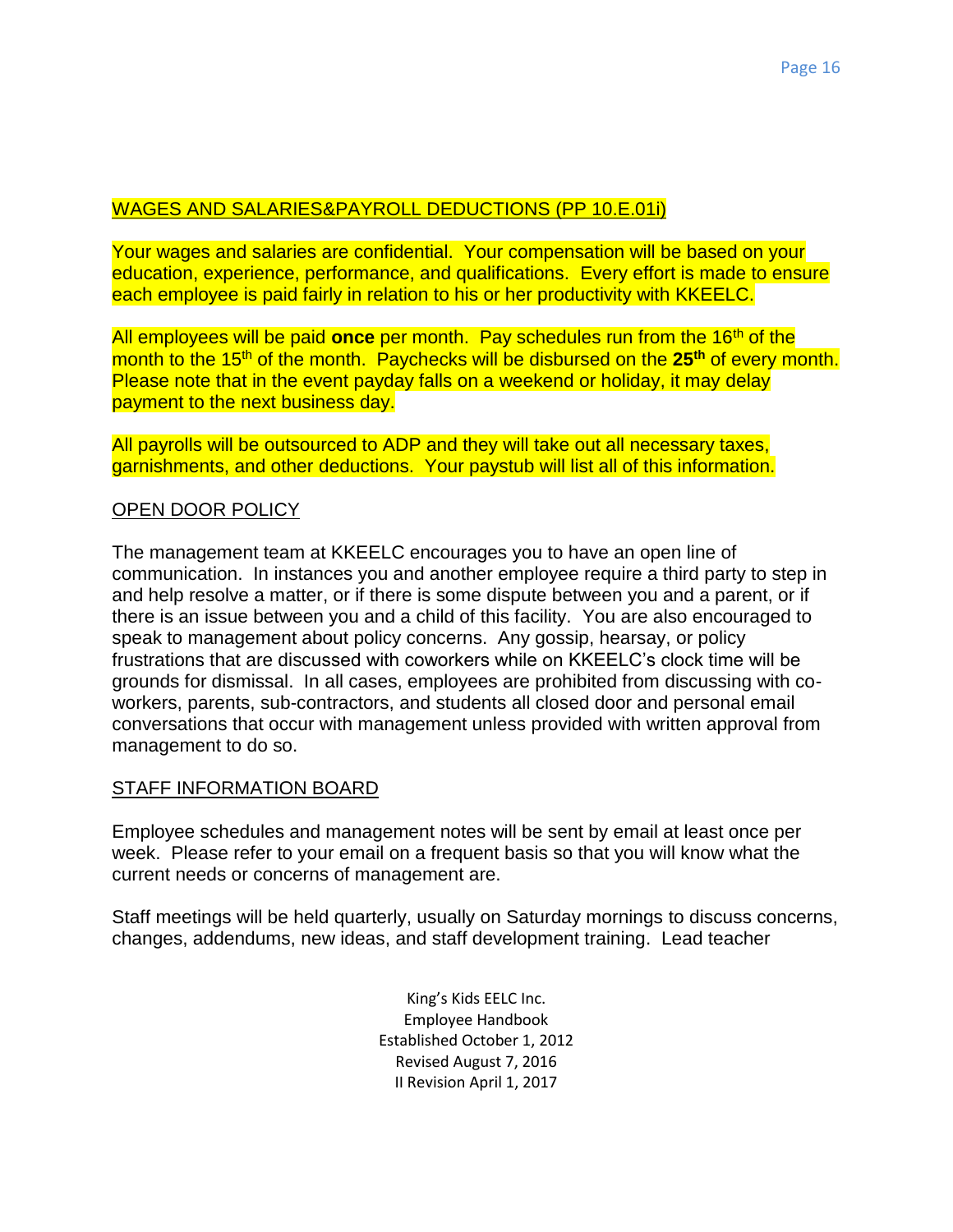meetings will be held at managers discretion. If you have any concerns that are not immediate, nor personal in nature, please use this forum as an outlet to get your questions answered.

#### APPROPRIATE ATTIRE

Currently there is no dress code of uniforms, scrubs, or other company mandate. However, if the following conduct cannot be followed properly, management will impose a dress code. The following dress expectations are employees will:

\*Arrive clean and neat

\*Hair should be clean and away from the face.

\*Nails should be clean and \*Make-up should be worn in moderation, (daytime wear)

\*Jewelry should be minimal

\*Obscene tattoos must be out of the visibility of children.

\*Dress slacks, walking shorts or skorts may be worn but not bike shorts, spandex pants, or mini-skirts. (Sweats and Jeans are acceptable as long as they are neat, clean, and appropriately worn to cover all obscene body parts).

\*Stockings or socks must be worn at all times (no bare feet)

\*Shoes should be comfortable, and attached to your feet at all times. No flip flops, platforms, or high heels permitted.

\*No purses are allowed in classroom. They may be kept in the employee break room.

\*Cleavage should be covered at all times and low rise pants should always be worn with belts, and t-shirts that tuck in to pants.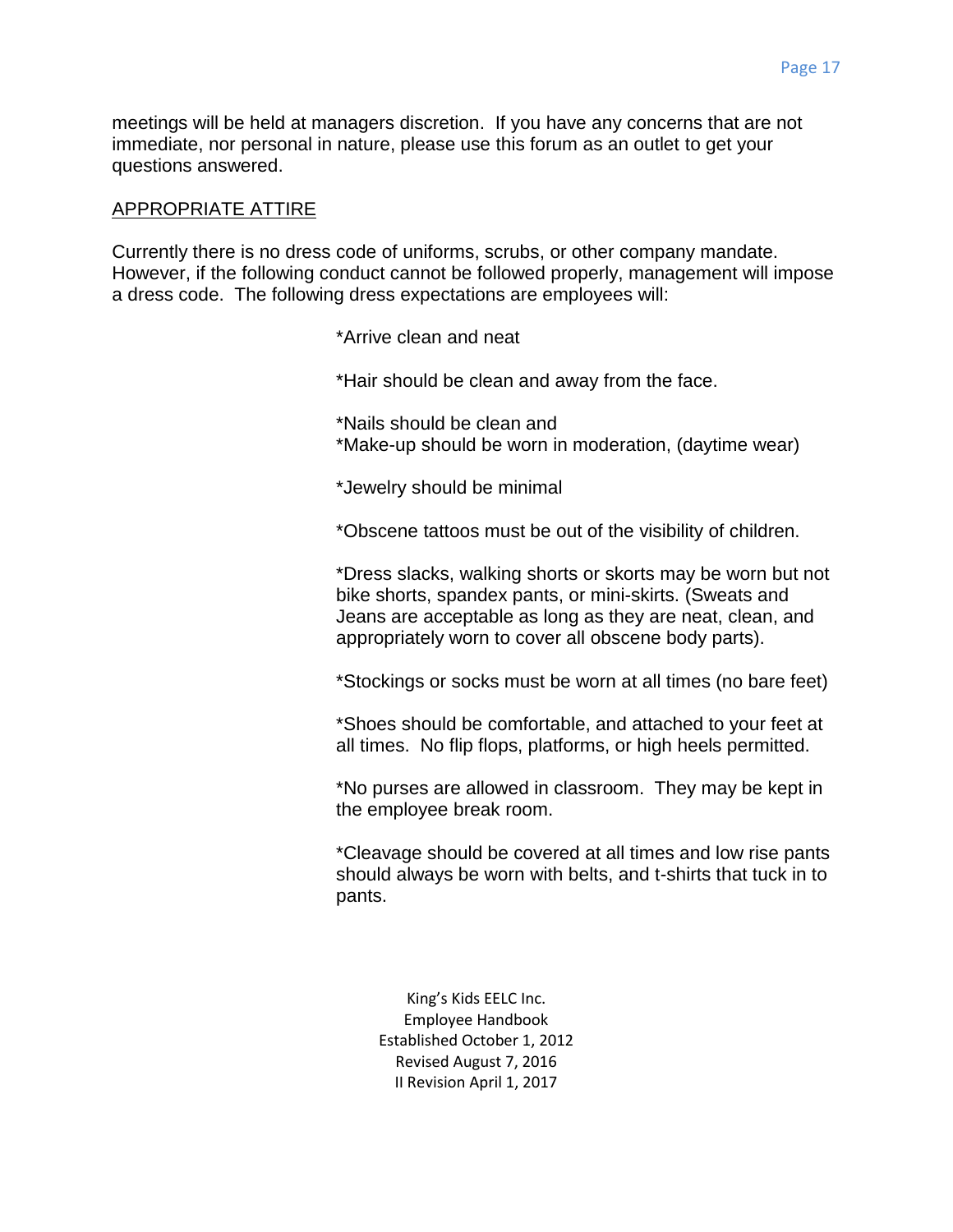Anyone not following this dress code may be sent home without pay. Repeated violations of these policies will result in either disciplinary action which may include termination.

#### PERSONAL TELEPHONE CALLS, TEXT MESSAGES,EMAILS, AND VISITS

Please refrain from using the phones provided by KKEELC for personal use except in emergency situations. Absolutely no long distance calling is permitted. Any employee who needs to call long distance will need to contact management first.

Personal visits from friends and family can be disruptive to the business operation. Please do not have friends and family visit you at the center.

Under no circumstances are terminated employees allowed to visit the center.

Personal cell phone use should be minimal while in the classroom. Minimal is less than 2 minutes per phone call and less than 3 phone calls per day. Any personal call requiring more time needs to be rescheduled for your break time or children's nap time. If it is an emergency, you need to contact KKEELC management for room/position coverage. **Please note you may be asked to clock out at that time.** All KKEELC parents should be contacting teachers on house phones only. At no time should parents call a teachers cell phone to inquire about their child while the child is in daycare (this rule does not apply to School age van drivers. In their case only, personal cell phone usage is permitted to call and receive calls from parents. Teachers must have a phone with them at all times while on the playground.

Personal text messaging should be minimal. Minimal means less than 7 word phrases and no more than 5 text messages per day. Text messages to and from KKEELC management team is unlimited. Unlimited text messages, emails, and web searches are allowed during naptime. However if nap time duties are not getting done, or the usage of cell phones becomes misused, management will make your cell phone use prohibited during business hours.

#### USE OF COMPANY EQUIPMENT

Company equipment at no time should be used for personal use. Copy paper, copy machines, computers, and other supplies and materials should only be used for classrooms and other reasons pertaining to corporation business.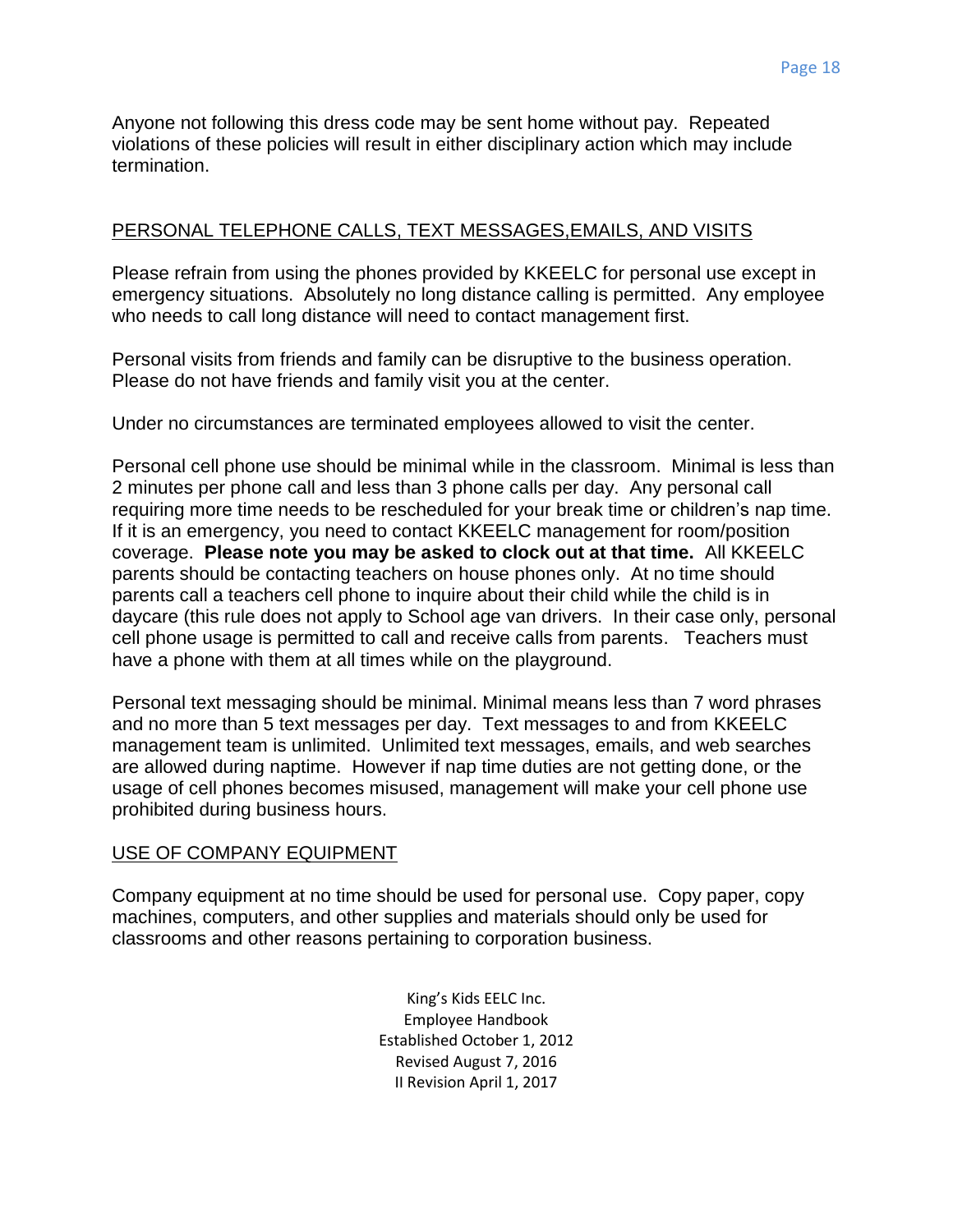# HOUSE KEEPING

It is the responsibility of each employee to maintain a clean and neat area. The break room and bathroom are common areas that we will all need to be maintained and cleaned. Please be courteous to your fellow employee by making sure these common areas are neat when you leave them. Other cleaning expectations can be found in the addendum section of this manual.

In addition, a list of daily duties and their descriptions are attached to this handbook. Each staff member will be assigned an area with duties that they are to complete during the day and before leaving their shift. Please make sure you close your room or area properly so that the staff on the next shift does not have to clean up after you.

#### CONFLICT OF INTEREST

Please do not accept gifts from anyone who KKEELC does business with except on holidays or teacher birthdays.

You may not babysit or do business with any of the individuals that KKEELC does business with without clearing it with management first. In most cases except for family or prior relationships your request will be denied.

#### SAFTY AND ACCIDENT PROCEDURES

Please report all accidents no matter how slight. If you become injured or sick on the job, you are to report that to management immediately. If you need medical care from an incident that has occurred on the job, KKEELC management reserves the right to send you to the urgent care of our choice and **will** require a drug test upon your arrival.

Get help when needing to lift heavy objects. Do not attempt to move heavy items in the presence of the children or if you are the direct caregiver of the children at this time.

Do not try to repair machines and equipment if you have limited knowledge of that machine. (10.D.01c)

Know the locations of fire extinguishers and how to use them. Know the locations of emergency numbers and your nearest land line telephone. Know and understand the evacuations routes and emergency preparedness plans.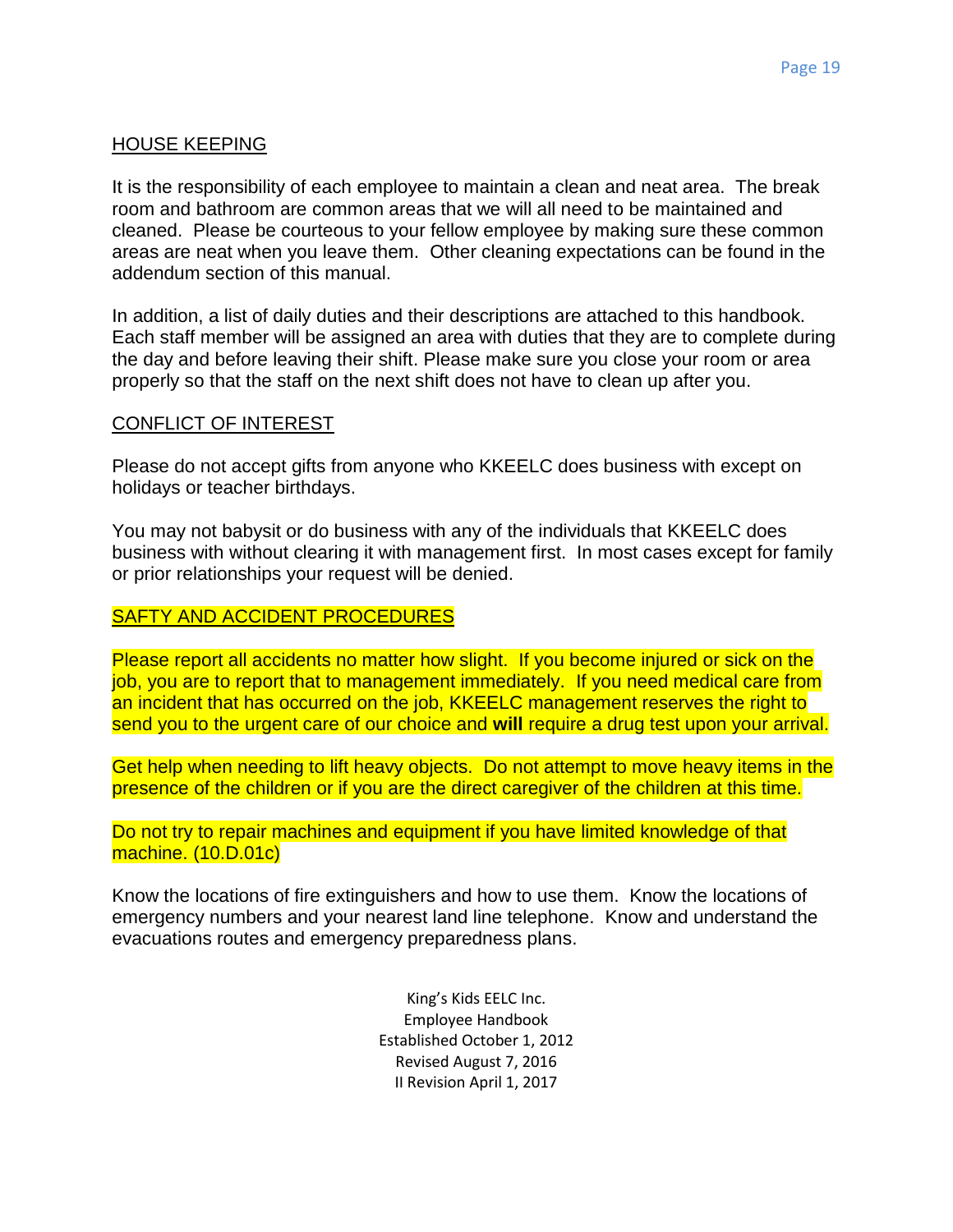# THEFT

It is important that all employees recognizes that all property located at KKEELC are the properties of the employer. Any employee who donates their own property to KKEELC relinquishes all rights of the property. KKEELC will become the new owner of the property and the property will be under the rules and guidelines of the corporation.

Each employee will be given a form to list personal items used for business purposes. Only the items on the list will be returned to the employee upon their request.

#### VACATION POLICY (PP 10.E.06b)

All full time employees will be eligible for five days paid vacation at their twelve month review. These days may be requested at any time with a 30 day notice to management. Please note that KKEELC Inc. reserves the right to deny an employee's chosen dates based upon the needs of the business.

# **KKEELC Vacation Dates: See schedule in main office**

#### HOLIDAYS (PP 10.E.06b cont.)

Once you have worked for **six** consecutive months, you will be eligible for paid holidays. Paid holidays are a privilege, not a right. KKEELC reserves the right to revoke paid holidays based on the needs of the business. This is for full time employees only.

King's Kids EELC will observe national holidays and be closed for the following:

| <b>New Year's Day</b> | <b>Memorial Day</b>     | Independence Day |
|-----------------------|-------------------------|------------------|
| Labor Day             | <b>Thanksgiving Day</b> | Good Friday      |
| <b>Christmas Day</b>  |                         |                  |

SICK LEAVE (PP 10.E.06 cont.)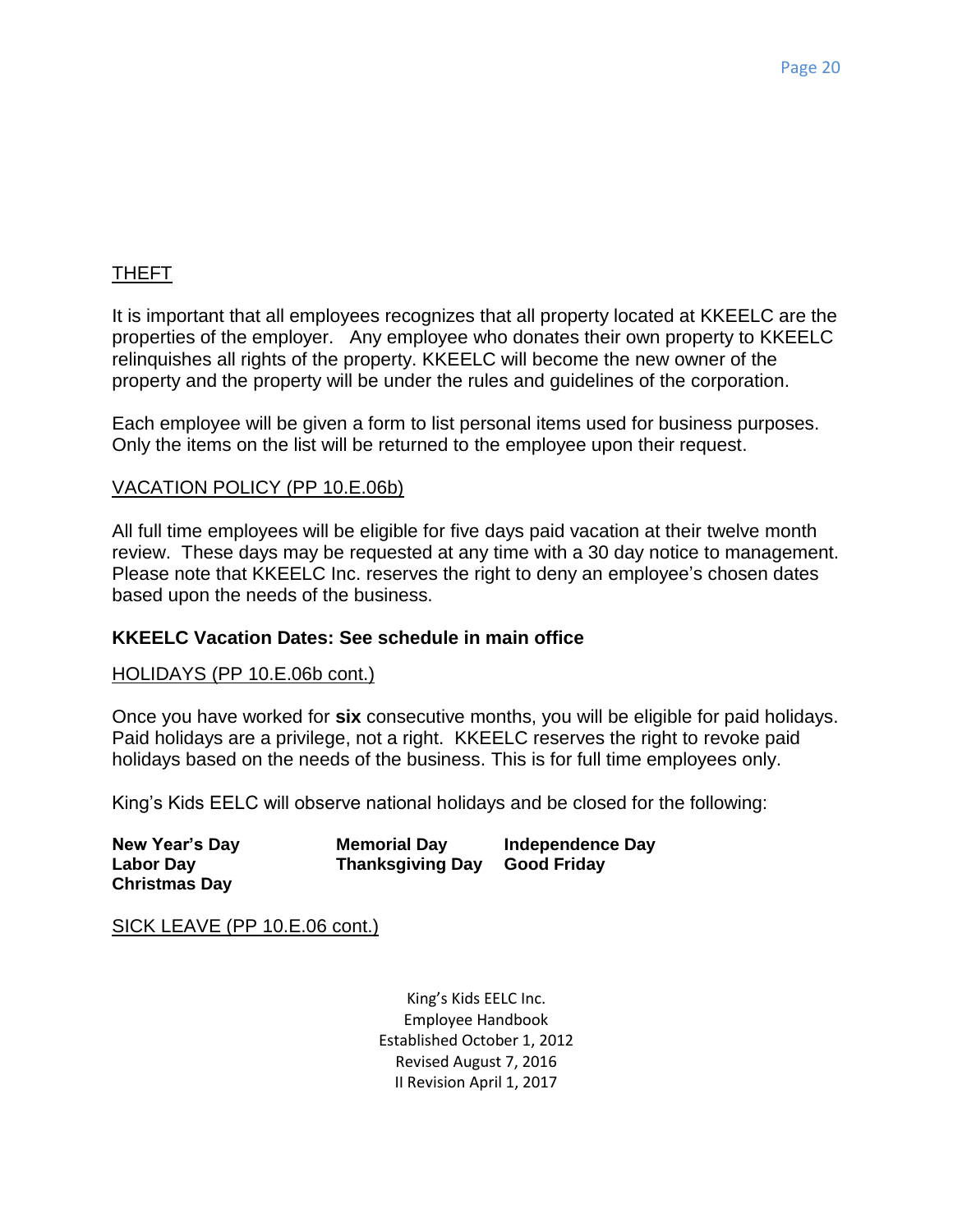Full time employees are eligible to earn 1 sick day at the beginning of every quarter. These days can accumulate up to a total of 4 days per year. Sick days will not carry over to the next year. Accumulation dates are the first days of January, April, July, and October. Any employee who is hired after these dates will have to wait until the next accumulation date. These days are not guaranteed and could be revoked at any time due to the needs of the business.

# REIMBURSEMENTS

King's Kids EELC will not reimburse for in-service trainings, supplies, materials or other out of pocket expenses unless the employee has cleared it through management first. In most cases KKEELC will pay for mandatory trainings up front. In some cases, employees will be allowed to clock in and be paid for on-site trainings but will not be paid for off-site trainings.

# INSURANCE&RETIREMENT PLAN (PP 10.E.06a)

Due to the cost effectiveness of the Obama Care Market Place program, it will be up to each individual employee to apply for their mandatory health care benefits through the government website. KKEELC will have a licensed insurance agent assist each employee with this process. You may decline or accept their services. (PP.10D.01j)

AFLAC supplemental insurance which includes a dental and vision plan is available to every employee within the first 90 days of employment. A representative will be provided for you to discuss your needs. You may decline or accept their services.

Legal Shield is a company that provides every participant with attorney services. They will consult and defend you in a broad range of circumstances. This service is available to every employee within the first 90 days of employment. A representative will be available to discuss your needs. You may decline or accept their services.

All Employees will be eligible for a 401K Retirement plan with a 3% company match at their twelve month review. The open enrollment period is from October to December of each year. Eligible employees will have to wait until open enrollment to receive this benefit. You may decline or accept this plan. (PP 10.E.06d)

# LOANS, PAY ADVANCES AND OVERTIME PAY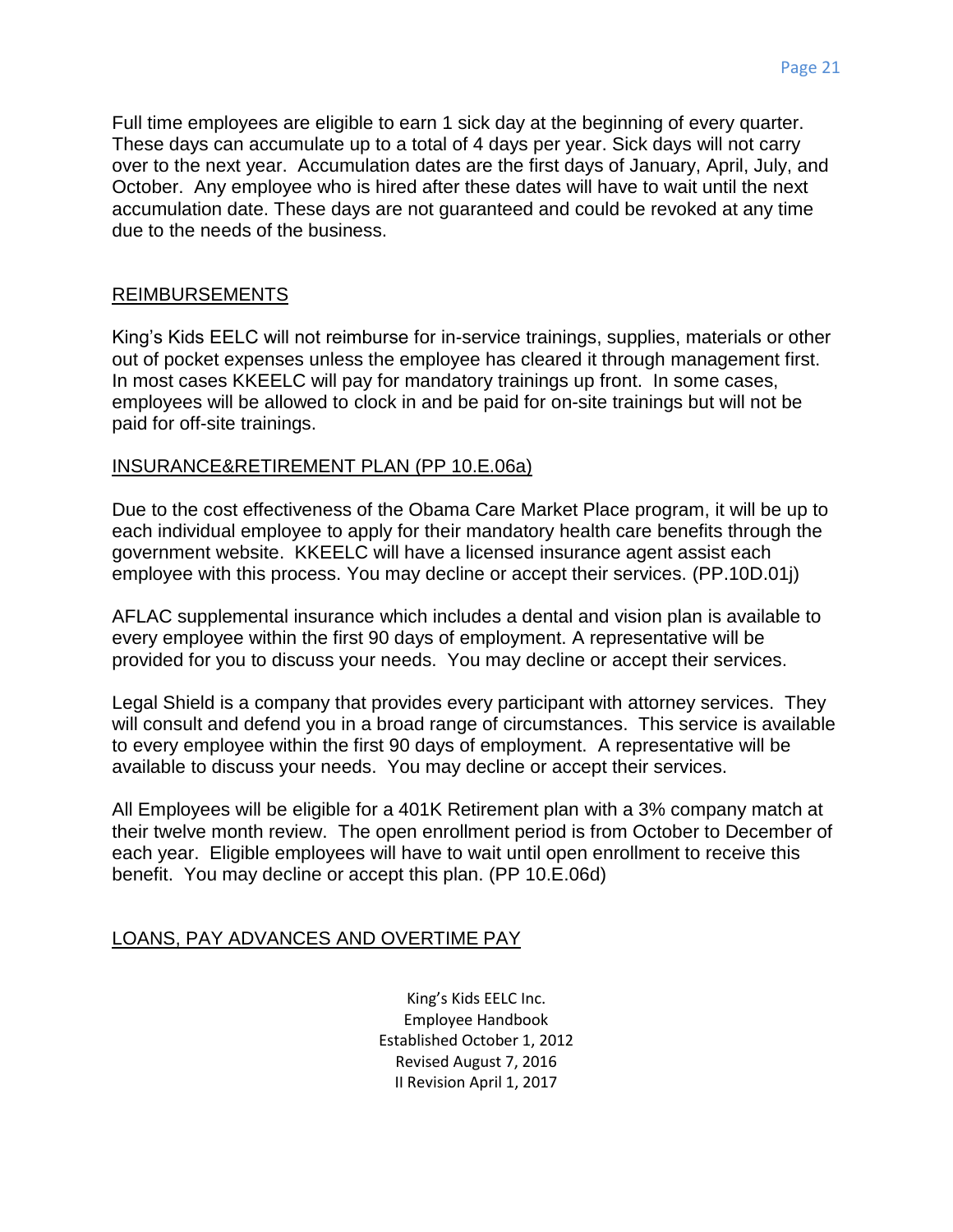KKEELC will not engage in loans or pay advances to employees. KKEELC will pay overtime hour's equal to one and one half of the employee's hourly wage for any hours worked over 40 hours per week.

#### ADDENDUMS AND DAILY EXPECTATIONS

**Bathrooms** should be cleaned and disinfected at the end of each group usage, nap time, at the end of the day, or when visible soiled. Proper end of day cleaning or visible soiled cleaning consist of toilet seats, toilet handles, doorknobs, cubicle handles, floors, sinks, paper towel dispensers, soap dispensers, and new trash liners. Proper upkeep throughout the day consist of cleaning sinks, paper towel clean up, trash can overflow. Hand washing sinks should not be used for bathing children or removing smeared fecal material. In these cases, disposable wet wipes and paper towel should be used. (PP 5.A.09r,s) (PP 9.C.06a,b).

**Challenging Behaviors-** Challenging behaviors can interfere with children's learning, development and success at play. It can be harmful to other children or adults and/ or out a child at high risk for later social problems or school failure. Examples are Physical aggression like hitting, biting, shoving, or whacking with toys. Another is relational aggression such as verbal bullying, throwing tantrums, whining, testing limits, and refusal to follow directions or classroom rules. If you experience any of these types of situations please notify management so that community resources can be applied. King's Kids EELC uses Project Enlightenment as a behavioral resource. There is also a behavioral management course that KKEELC will require that the classroom teacher/s attend a class on Managing Challenging Behaviors. (PP 1.E.01) (3.B.12 a)

**Cleaning Supplies-** Chemicals (bleach, Pine Sol, Awesome, Windex) not in use must be locked up in the kitchen storage area. Leaving them on the kitchen counter or in unlocked storage is NOT acceptable. *Sanitizer and disinfectant spray bottle solutions are exempt from this rule.* (PP 5.C.01b)

**Cook-** Must wear a hair net while preparing food. Gloves must be warn if your nails are coated with acrylic, gel, or are false press on nails. Cooks are NOT allowed to change diapers while they are still doing food prep.

**Cots-** Cots must be at least **36 inches (three tile widths) side to side, top and bottom, apart. If you have carpet, you will need to use a small tape measure to be sure.** If 36 inches cannot be acquired due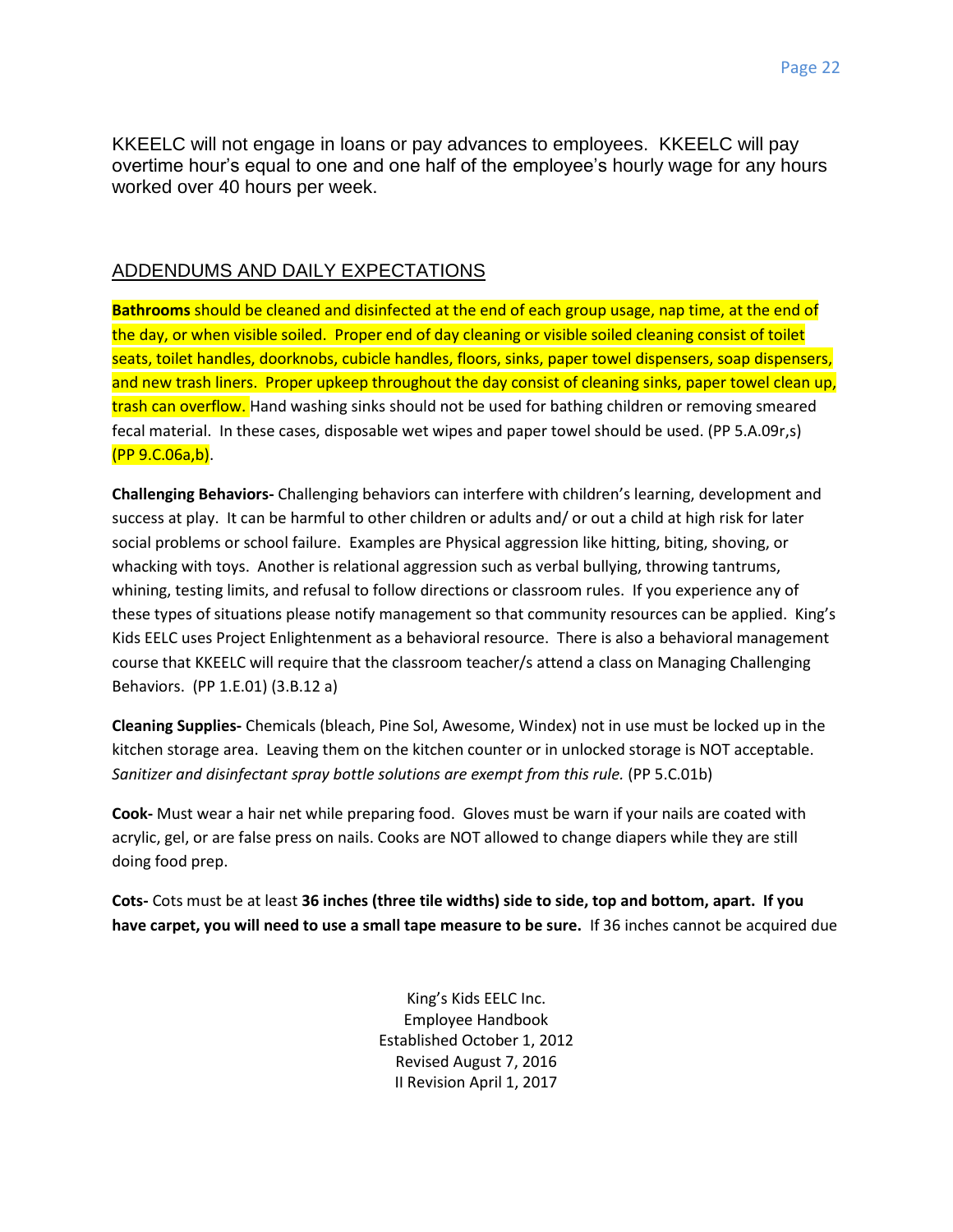to space, then barriers must be used to separate the children. All cots MUST be sanitized daily after each use.

**Cot sheets**- Should be taken off cots weekly and/or when visibly soiled. Cot sheets will be cleaned weekly, collected on Fridays and returned on Mondays. Clean sheets are to be folded and put away. Soiled sheets should be placed in plastic **grocery** bags and then placed in the laundry bag. Please do not put soiled clothing or sheets in store bought zip lock bags.

**Conferences-** We have an open door policy with all parents. Parents may request a conference at any time. In person or Phone conversations can be held at nap time or at the beginning and ending of the school day. Formal conferences will be held at least twice a year to ensure that every parent understands their child's growth and development. The curriculum goals and objectives along with the child's assessments of these objectives should be presented at this time. Parents are allowed to review their child's assessments/portfolios anytime they request it. (PP 2.A.06)

**Cribs-** Have met the North Carolina Standards for side railings and DO NOT let down on either side. There is a certificate of compliance for each crib from each manufacturer. Please make sure all compliance certificates are posted near the crib. At no time should an infant be placed in a crib with a bottle. (PP 3.C.03b) (PP 5.A.14b)

**Curriculum-** Currently King's Kids EELC uses Creative Curriculum in conjunction with Links To Learning and our own King's Kids Preschool enrichment program. All teachers that create and implement lesson plans will be given the monthly objectives in which they are expected to create activities for. These activity ideas may come from books, internet, or other co-workers. All activities must be age appropriate and meet safety guidelines for the youngest child served in your group. There are varied options of each monthly Links To Learning concept in the effort to serve students at different learning levels. Staff is not allowed to use any other curriculums guides or standards without approval from KKEELC management. (PP 2.A.02)

**Diaper Changing-**gather supplies, put on gloves (if needed), Use wet wipe to wipe front to back, dispose of gloves/diaper& wipes in plastic lined trash can with a tightly closed lid and hands free device, wipe your hands with a clean wipe, slide a clean diaper under the baby (apply diaper products using facial tissues/ discard after use in a diaper pail with a tightly closed lid and a hands free device, fasten diaper & redress the child, wash the child's hands using the 6 steps (for children too young to hold up their head wipe hands with a clean wipe) after drying hands return the child to a supervised/safe environment, spray changing table with soap & water solutions wipe dry with disposable paper towel, spray entire changing table with disinfectant solution and allow it to sit for 2 minutes or air dry, wash your hands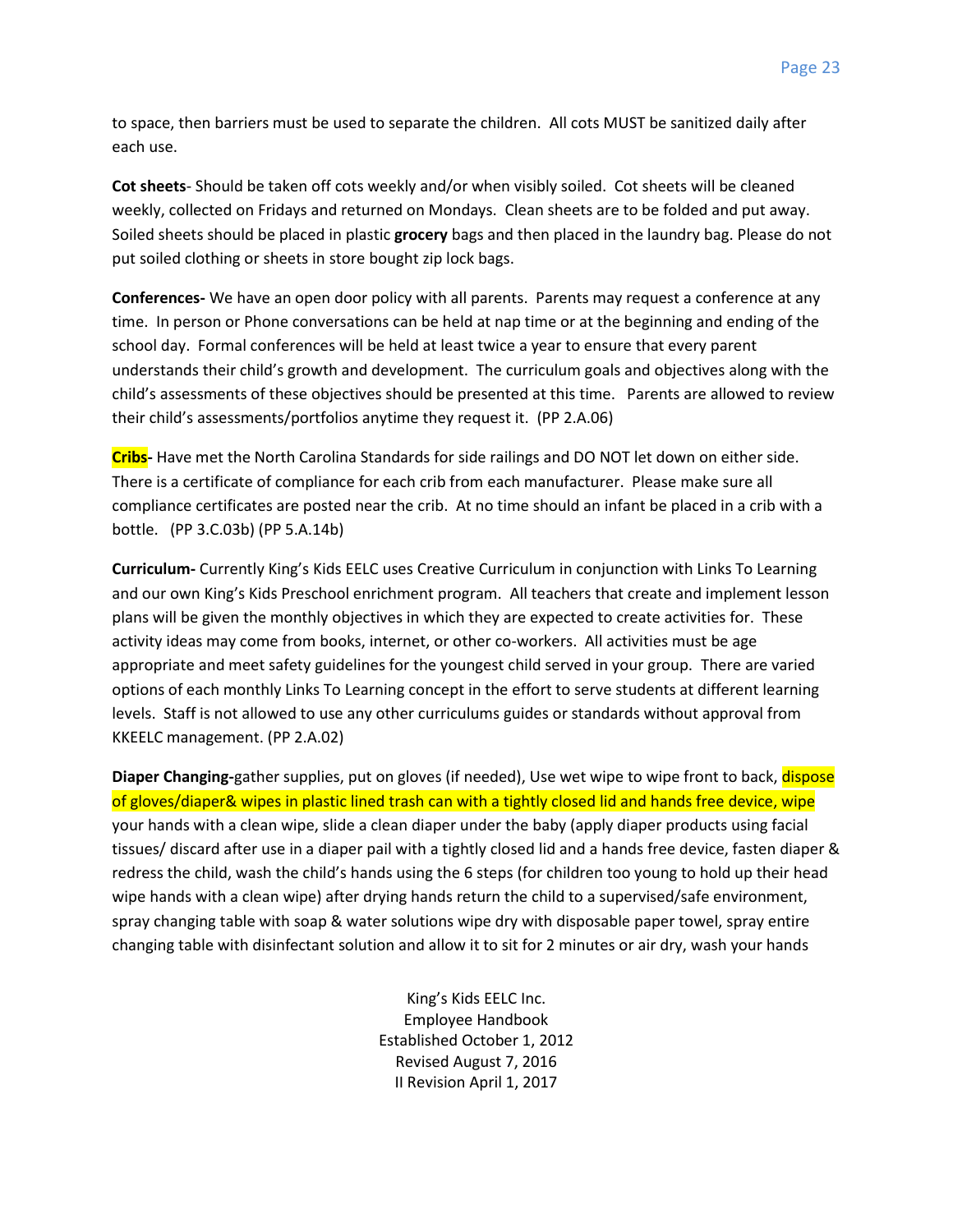using the 6 steps when finished! **Diaper changing steps should be posted by each changing table!** Diapers should be changed every 2 hours and/ or when visible soiled. You must keep 1 hand on the child at all times! Please DO NOT use changing tables to set any other items on than what is posted. Periodically, teachers will be assessed changing diapers by management and the Health Nurse. (PP 5.A.08f) (PP 5.A.08g) (PP 5.A.08i) (PP 5.A.08j) (PP 5.A.08k) (PP 5.A.08 l,m) (PP 5.A.08o,p) (PP 5.C.02f)

**Disinfectant**: A solution containing 500 to 800 parts per million (ppm) of chlorine (bleach) used multiple times per day on **Bathrooms, changing tables, trash cans, floors, soiled areas with bodily fluids.** Staff are required to wear gloves when handling ALL bodily fluids. For bodily fluid spills, staff are to use detergent, water, and disinfectant in that order. This process can be used on carpet or regular flooring. Bathrooms, trash cans, and floors should be cleaned and disinfected throughout the day and when visible soiled. Changing tables should be cleaned and disinfected before and after each use. Disinfectant must be sprayed and left for 2-3 minutes before drying. (PP 5.C.02a-e) (PP 5.A.09q)

**First Aid Kits-**Each classroom with children should have an equipped first aid kit. Each teacher is required to have a first aid kit out-side at recess and on all field trips. Each van is equipped with a first aid kit as well. (PP 9.C.10b)

**Food Preparation-** All toddlers must have their food cut into ½ inch thick or smaller. Infants must be ¼ thick or smaller. Staff should not offer children age 3 and under any round foods such as hotdogs, grapes, or string cheese. All of the items MUST be cut into half-moon shapes or smaller. We do not serve nuts, or popcorn to any child. All peanut butter will be served spread on crackers or bread. Carrots will only be served cooked unless they have been shredded for salads. All meat will be served bite-sized unless it's on a sandwich or wrapped bread. All children regardless of race, religion, or origin shall be fed approved meals based on the posted menu unless such child has a medical condition that requires legal and approved substitutions. All equipment purchased with CACFP funding shall be kept in good repair and maintained until disposition takes place. (PP 5.B.14a,b)

**Hand washing**- is the single most important line of defense in preventing the transmission of diseasecausing organisms. When should hand washing occur for employees and children? **Upon arrival, when entering a classroom that involves infants and toddlers, Before and after handling food, before bottle feeding or serving children, before administering medication, before handling clean utensils or equipment, after toileting or handling body fluids, after diaper changing, handling soiled items like garbage, mops, cots and clothing, after being outdoors, after water and sand play, after handling animals or animal cages. Hand sanitizer may be used on the playground and on field trips in lieu of**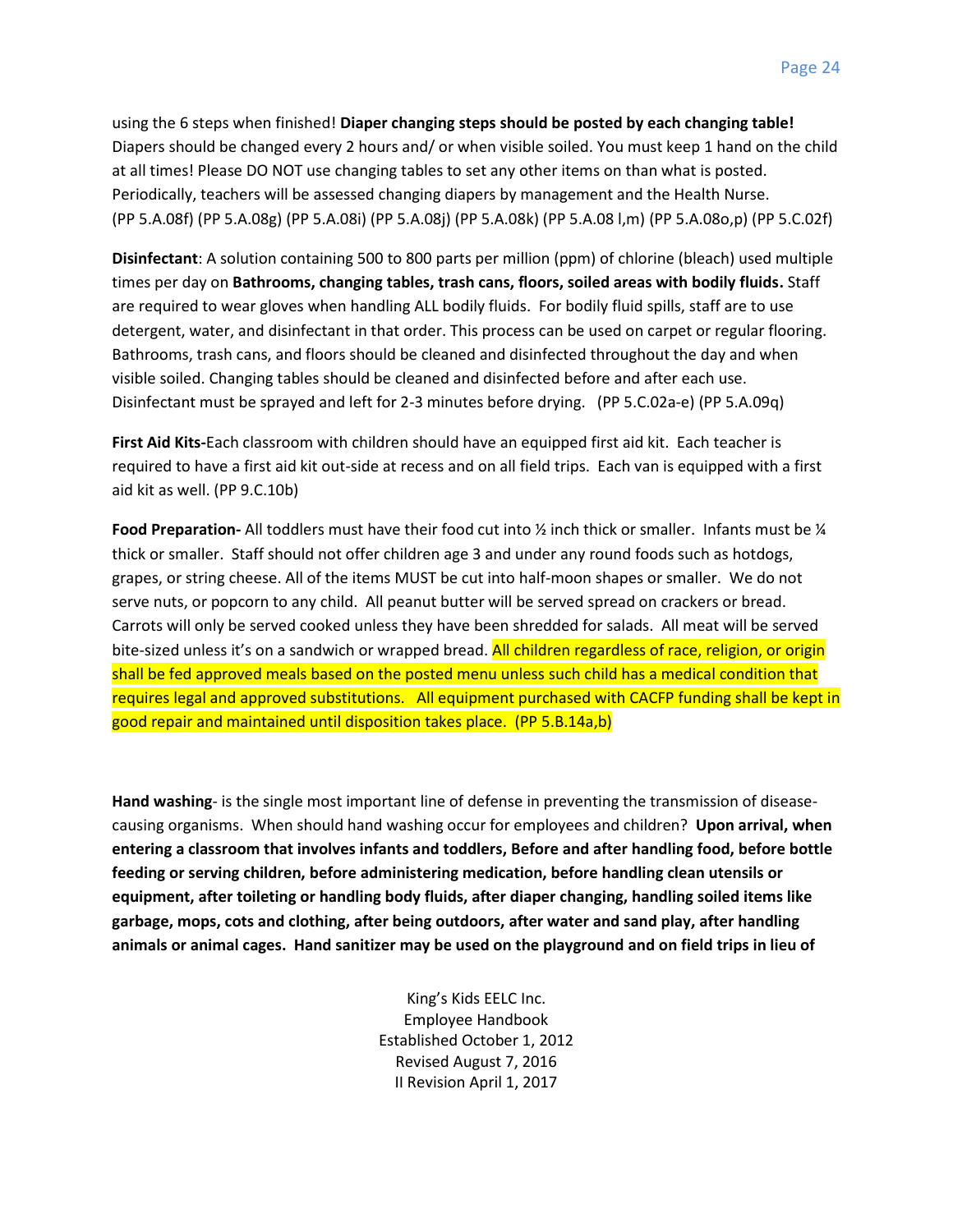**water if a water source is unavailable or inconvenient.** The six steps for proper hand washing are: **wet, soap, 20 second scrub, rinse**, **dry w/ paper towel, turn off water w/ paper towel.** (PP 5.A.09a,b,d-p) (PP 5.A.09t)

**Kleenex**- Please clean noses with Kleenex and NOT toilet paper. Kleenex is in a box which keeps it sanitary. Toilet paper must be on a roll or in a dispenser at all times.

**Locked Rooms-**Storage closets must remain locked whenever they are not in use. The kitchen and the employee bathroom on Rock Quarry needs to remain locked at all times even when in use. The open kitchen on Vandora Springs must have the hot water disconnected when kitchen is not in use. The furnace room on Vandora Springs must be free of clutter of any kind and be locked at all times unless being professionally serviced.

**Lotion-** lotions for a teacher's personal use must be kept 5 feet off the ground. At no time may you share your lotion with a child.

**Lunch/meal Preparation-**You wash your hands using the 6 steps, the children wash hands using 6 steps, you spray the tables with soap & water and wipe clean, spray tables with sanitizer and sit for 2minutes, wipe dry and allow children to sit at the table, wash your hands using 6 steps, serve plates to children. (Children with clean hands but waiting on tables to dry, should put hands in prayer position). Read food preparation for more details on how and which foods can be served. Infants who are bottle fed must be held while consuming a bottle. (PP 5.A.14a)

**Nap**- Charts of cot position should be posted in every classroom. Children under 1 year of age must be checked every 15 to 20 minutes. The time and the babies sleep position must be recorded on a "Safe Sleep" chart posted in the classroom. Sleep Charts must be kept on file for at least 30 days. Babies should not be left to sleep in swings, car seats, high chairs or other equipment not certified for infant sleep. Please follow the rules and guidelines set in the KKEELC Safe Sleep Policy. Mirrors, videos, and sound monitors are prohibited as supervision tools (PP 3.C.03a). Diapers must be changed before and immediately following nap time. Children ages 10 months to 5 years will be placed on a cot. Cot sheets will be provided and weekly laundered by KKEELC. Parents will need to provide a blanket for all children sleeping on cots. Blankets will be sent home weekly for laundering. (PP5.A.08e) (PP5.A.12a, b,c,d)

**Paper towel** and **toilet paper** may not sit on the counters, shelves, or other surfaces! They must be in a dispenser or on a roll.

**Philosophy of Education-** At King's Kids EELC we believe the development of young children is influenced by the spiritual, intellectual, physical, emotional, and social stimulation in their environment.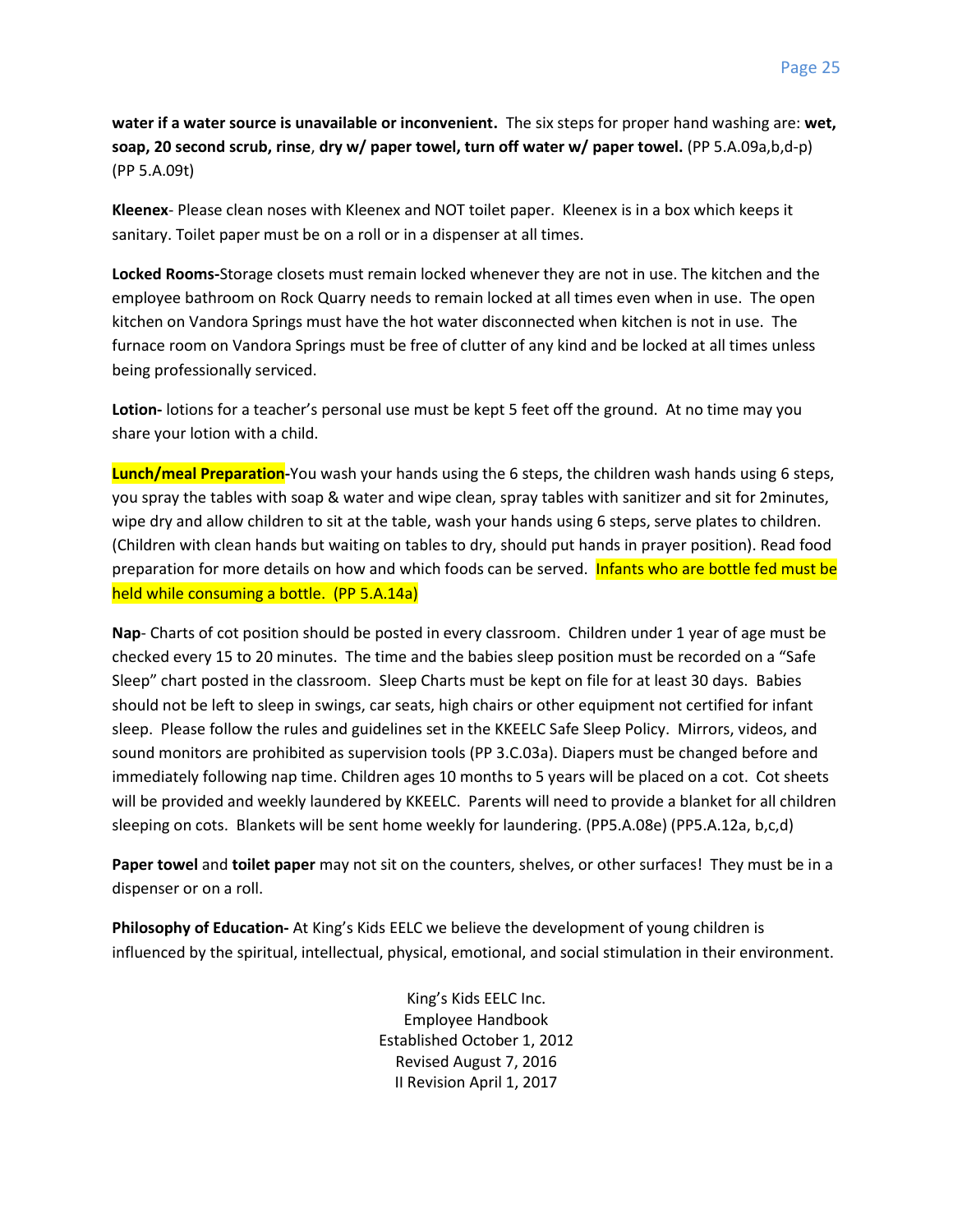We believe that children learn through play, hands on activities, exploring, and observing. The organized atmosphere will be positive, safe, happy and clean. Through encouraging feedback provided by the preschool staff your child's learning experience will impart effective growth and development. (PP 2.A.01)

**Purses and Bags**- in classrooms are subject to DCDEE check and sanitation check. Anyone with items in their purse that are not qualified for the classroom such as Tylenol, or prescription medicines, will be issued a write up or possible termination of employment if any state agency sites KKEELC for it. It is stated in the Employee handbook that all purses, bags and personal items should be kept in the employee break room.

**Sanitizer:** A solution containing 50 to 200 parts per million (ppm) of chlorine (bleach)used multiple times per day on **Tables, toys, chairs, counter tops, dishes, cots, stepstools, ect.** Tables and counter tops, should be cleaned and sanitized before and after each use. Chairs and dishes should be cleaned and sanitized after each use. Cots, stepstools, classroom furniture should be sanitized daily. Toys should be sanitized daily unless they have been put in a child's mouth. All mouthed toys must be washed, sanitized and dried before another child can play with it. Proper sanitizing will be sprayed in an open area and allowed 2-3 minutes to sit before drying. (PP 5.C.01) (PP 5.C03a)

**Toilets**- should be fully cleaned and disinfected inside and out, including the base at the bottom and under the seat. This should be completed after AM snack, Lunch, PM snack, and closing down of room time. The toilets should be cleaned and disinfected at other times as well if visible soiled.

**Trash cans**- trash cans, the tops of the trash can, and walls behind them should be disinfected daily at nap and again at the end of the day.

**Spray Bottles:** DO NOT hang bottles by the sprayer, it messes up the trigger. All bottles must be properly labeled and easy to distinguish. Disinfectant and sanitizing solutions must be kept at least **5 feet, off the ground.** If you are the lead individual of a space that is sighted by DCDEE for this infraction, you will be written up by KKEELC management. Soap and water bottles MUST contain detergent in order to be sufficient for "washing" all items in this handbook that call for washing before bleach solutions. The soap and water bottles can be handled by children for minor cleanups.

**Van Drivers-** No one may drive the KKEELC vans unless they have been cleared through Selective insurance services first. All vans must have a **first aid kit** and an **Emergency contact book (including a current photo of each child)** with all school age students from both sites listed. Every student under the age of 8 must have a booster seat and every child under the age of 4 must have a car seat. Children may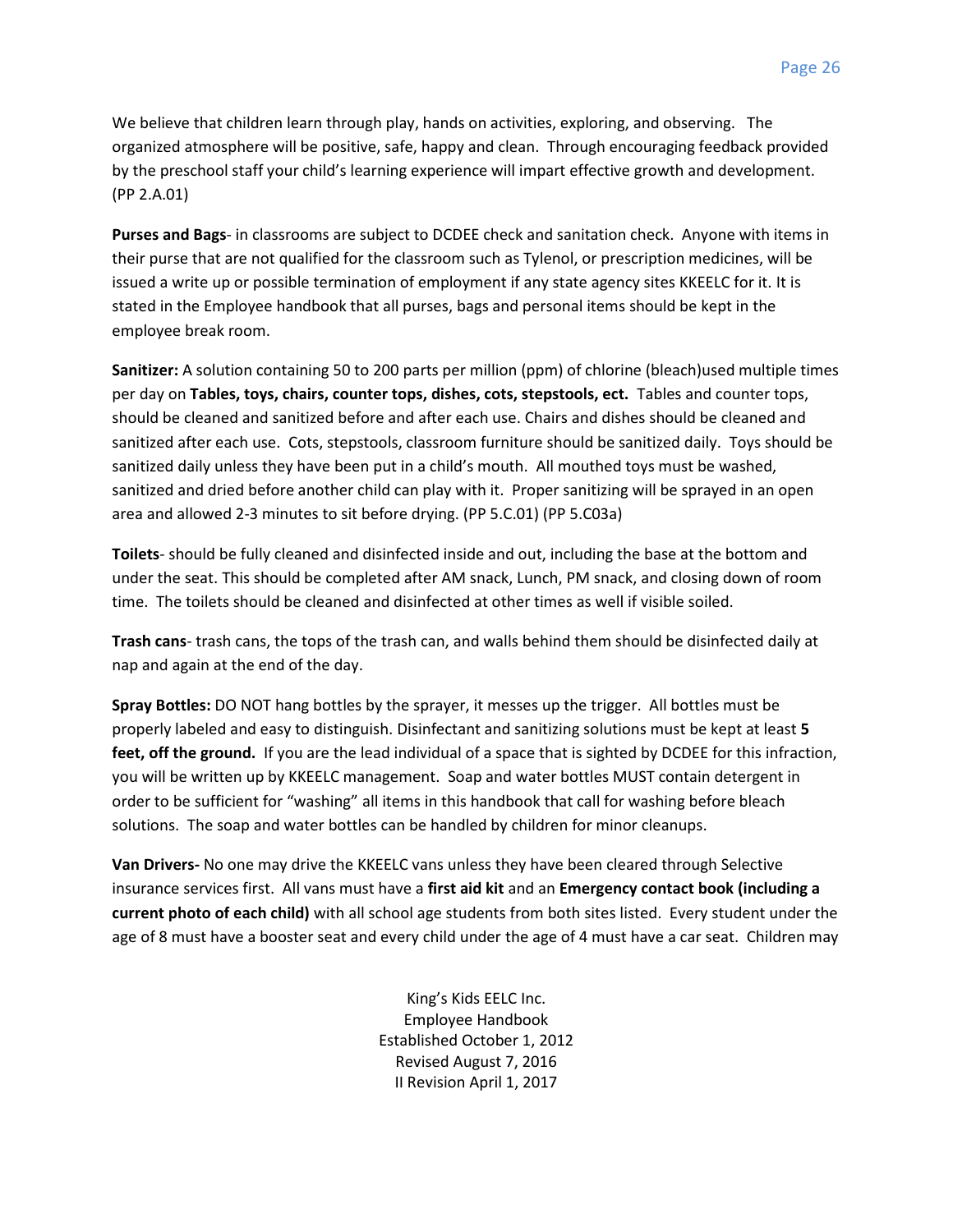only sit where there is a working seatbelt. Staff child ratios must be maintained during transporting. If any of these rules or guidelines are not followed, it can result in immediate termination of the employee. Likewise if the NCDCDEE consultants find fault with any of the above listed requirements and proceed to site KKEELC for the issue, the lead van driver will be written up and/ or terminated. (PP 10.B.12c)

#### Program Standards

**Breastfeeding-** On site area has been designated for nursing moms. Please coordinate feeding times with the parent if they intend to come to nurse on-site. All breastmilk must be stored in ready to feed containers and be labeled with the time milk was expressed, along with the child's name and the date. Breastmilk should be stored in the classroom refrigerator at 39 degrees and may be kept up to 5 days. Frozen milk can be kept for 2 weeks at a temperature of 5 degrees. When handling breastmilk, please be sure to mix and not shake it. Mixing helps to preserve special infection-fighting and nutritional components in human milk. (PP 5.B.09c,d)

**Camera Surveillance-**Please be mindful that there are cameras posted in some of the classrooms at KKEELC. At any time management may approach you about your performance as displayed on video.

**Centers-** teachers are required to play with children and ask inquiry questions during Free Play Centers. Teachers are encouraged to change out toys monthly so that students do not get bored. It is the teacher's responsibility to notify KKEELC management of broken or hazardous toys within the centers and classroom. Teacher who fail to report unsafe or hazardous play furniture, fixtures, or toys will be written up. If infants or non-walkers are present, then it is required that the infant teachers wear socks or shoe covers while in the infant room. (PP 5.C.06)

**Children's Interactions-**Talking to kids condescending, sarcastically, or threatening will not be tolerated. If it is reported and substantiated to management that a staff member has done any of the above, a write up or immediate termination may be administered.

**Children's Schedule-**If a parent changes a child's schedule and reports it to KKEELC staff it is that staff members responsibility to report it to management. Information that does not find its way to management could result in a disciplinary write up. Text messaging, email, or detailed written notes is the best way to communicate this.

**Communication:** Please use proper English when addressing parents in person and on the phone.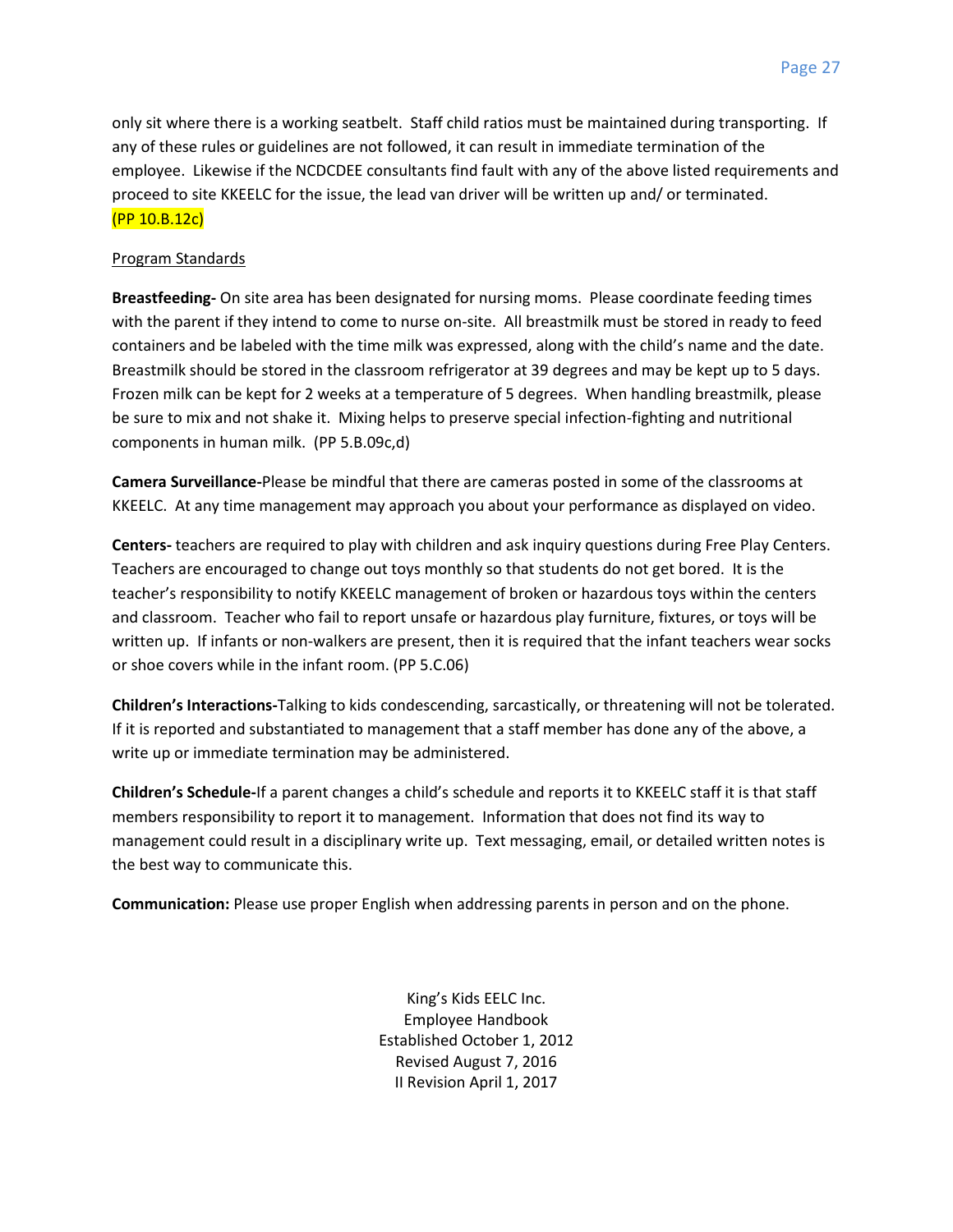**Continuing Education Units (CEU's) -** It is up to each individual to keep up with their education credits. You will need a certain amount of credits per year based on your level of education. There are many trainings available on line as well as in some of the childcare resource books at each site. If you are unsure please make an appointment with management to pull your file for review.

**Developmental Screenings:** Will be conducted on every preschool child upon the first 60 days of enrollment and at every monthly milestone set by the Ages and Stages developmental screening process. All materials for these assessments can be found in a tote bag marked with "Ages and Stages". Please return ALL items to the tote once you have finished assessing the students. Developmental screenings should be conducted 1 on 1 with the lead teacher. Lead teachers will conduct screenings over a series of time. No student will screen longer than 5-6 minutes at a time. All discipline areas of the screening process should be completed within a 2 week period. All students will have a confidential portfolio folder to hold all assessment results. Only staff are allowed to see these Portfolios for the purpose of lesson planning. Parents will be notified of the assessments based on the Ages and Stages monthly milestones. Parents are welcome to see the child's portfolio at any time and can make request for re screening if they deem necessary. Teachers are required to conference with parents at least twice per year and more if the child shows signs developmental delays. (PP 4.A.02a) (PP4.A.03a, c, f) (PP 4.C.01b) (PP4.E.02) (PP 4.E.04) (PP 4.E.06c, d) (PP 4.E.07a,b,c,d)

**Furniture and Toys-**Please do not sit on top of the children's shelves, or tables. Use a child size chair or the floor when sitting. It is mandatory to notify management if you have any broken furniture, fixtures, toys or torn books.

**Health and Safety- Care Plans**: Children with illnesses or disabilities such as asthma, hearing and vision impairments, feeding needs, seizures, diabetes, ect. Will be placed on a care plan that identifies their special needs and circumstances. In some cases the child may have an IEP or Individual Educational Plan. In these cases, King's Kids staff will follow the guidelines of the IEP.

**Interruptions:** Teachers/parents, parents/management, teachers/management conversations are very important. Please try not to interrupt an in session conversation when possible. This can be viewed as rude or inconsiderate to the talking individuals.

**Lesson plans-** are mandatory and should be posted and up to date. Lesson plans may be requested at any time by KKEELC management. Failure to produce your lesson plan upon request will result in disciplinary actions. All created lesson plans should be created using a combination of the children's interest, Links to Learning age objectives, and Ages and Stages Developmental assessment results. (4.A.03 b,d,e) (4.E.06a,b)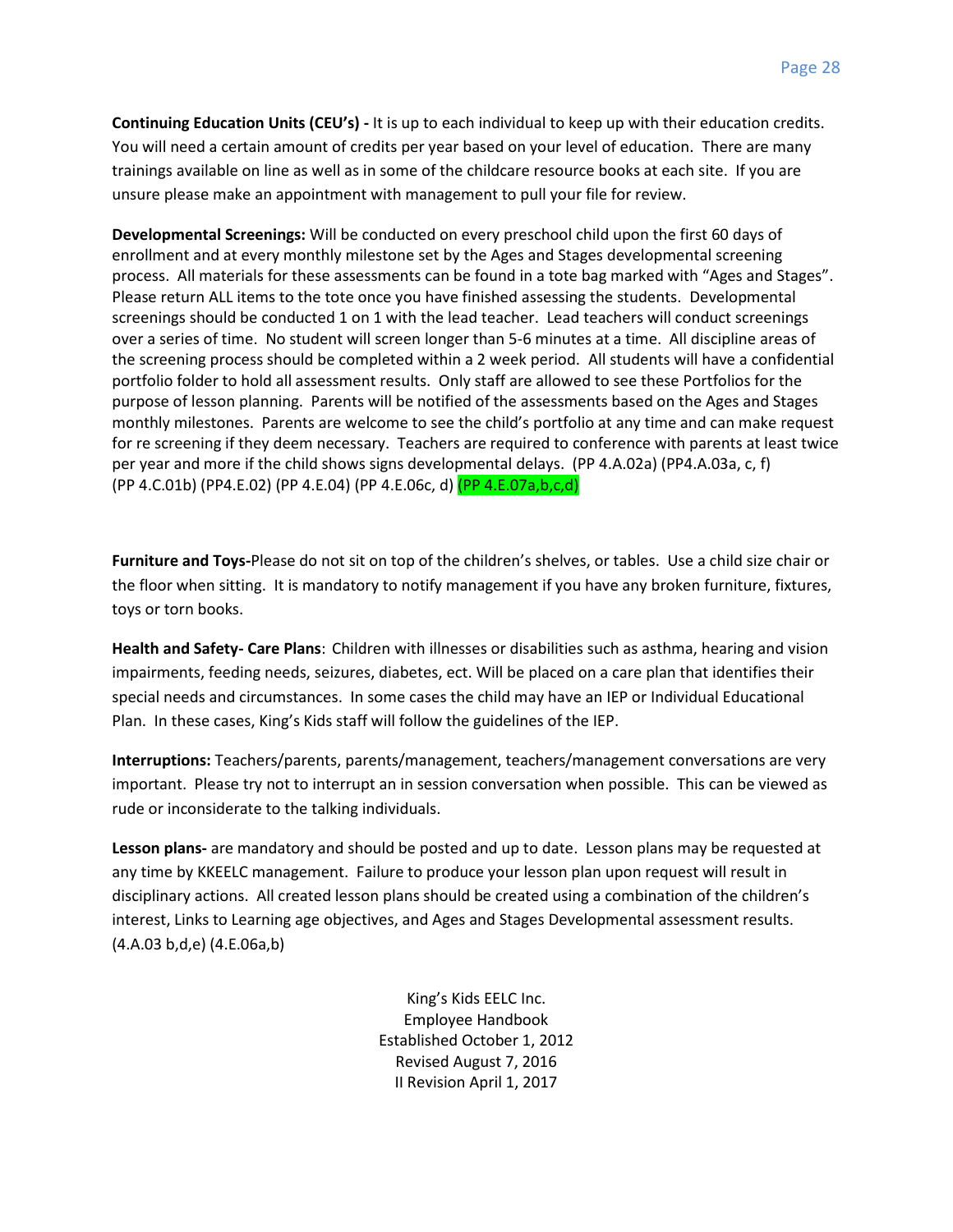**Meal Time:** During meal time teachers should complete meal count sheets, eat w/ students (healthy foods only), sit and talk about the foods the kids are eating and encourage children to try unfamiliar foods. Serving sizes: If the amount does not look right, inform the cook. (PP 3.D.12a, b, c, d)

Children should be practicing serving skills. Preschool children should practice applying their own condiments. Children under 2 years of age do not need condiments. It is best for them to learn to appreciate the taste of food without sauces. Preschool children should be given a spoon and/or fork to eat with while infant and toddlers should only be given a spoon.

Second servings can be provided for children who ask for more and have eaten all the food on their first plate. In most cases, the fruit or vegetable of the day will be the only second portion options.

Parents who supply a food and a drink for their child will be able to have those items served alongside of the posted menu option. It does not have to be healthy, just a food and a drink. KKEELC management will discuss this option with the parent if it becomes out of control.

Breakfast: 6:45a-8:00a AM Snack: 9:45a-10:15a Lunch: 11:45a-1p PM Snack: 2:45-4:45 (PP 5.B.16a,b)

**Menu-** Should be posted in each classroom, at the check-in station and in the kitchen. It there are menu changes, ALL posted menus must reflect the change. The cook and office management are responsible for updating the menus. (PP 5.B.15a)

**Meals for Teachers**: Effective 09/06 2016 KKEELC will serve teachers from the kitchen. Teacher portions will match that of a school age child. Teachers must eat what is being served to the kids.

**Medication Administration:** All staff is required to complete this course within the first 12 months of employment. At no time will any medication be administered to a child without proper labeling of the child's first and last name, the date the prescription was filled, the physicians information, proper storage labeling and an expiration date. All medications should be kept in locked containers unless they are used for life threatening purposes. (5.A.11d) (PP.5.A.11c) (5.A.11e)

**Preschool Rules**: All children ages infant to 5 years old must be seen AND heard at all times. Please get help from support staff if you are experiencing a circumstance that makes this rule difficult for you to follow. Do not attempt to be out of compliance. Fully toilet trained children 3 years and up may go to the bathroom independently but **must** be checked on by voice or by sight every 2 minutes. (PP 3.C.02a) (PP 3.C.03c) (PP 3.C.04) (PP 3.C.05)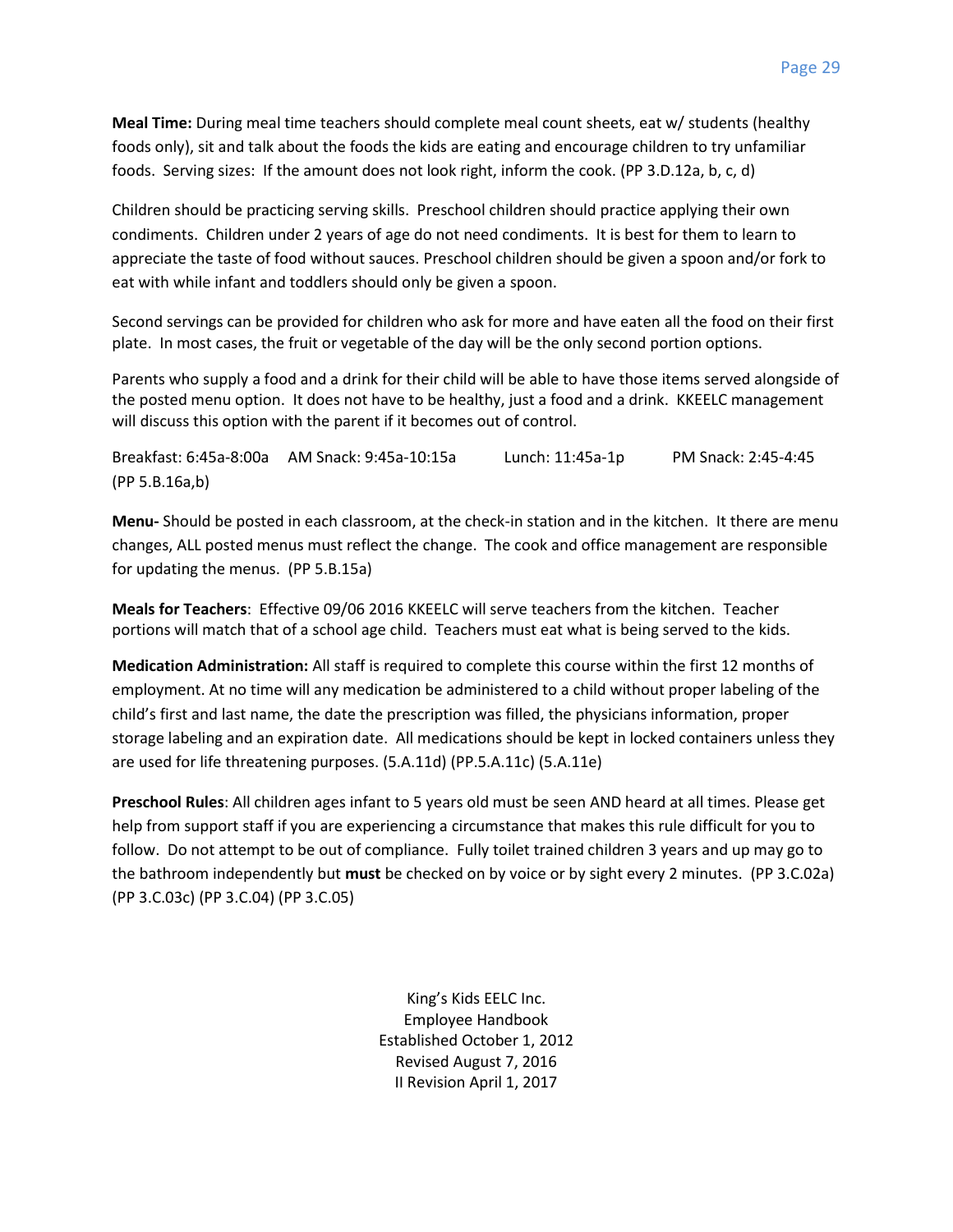**Project Enlightenment** is open for staff to get art and craft decorative items. A price list is posted at both sites. KKEELC pays for your materials so please use this resource before buying things for your classroom. Project Enlightenment is also a resource for teachers who need strategies for children with challenging behaviors. Their mentoring and coaching services for behavioral help is free so please see KKEELC management for more information. (PP 10.E.12)

Project Enlightenment will conduct developmental screenings, hearing and speech screenings as well as offer on-site classroom observations. Teachers interested in these services need to call (919)856-7774 to request a referral form. The parent and the teacher must both fill out the form in order for Project Enlightenment to provide resources. Once the screenings and evaluations are completed, PE will conduct a follow up visit with the parents, director, and lead teacher to discuss the results and some solutions. (PP 4.C.01 e,f) (PP 10.B.10)

**Quarterly assessments** -must be taken on every student 2 year and older. Failure to keep up with children's academic portfolios will result in termination of employment. Assessment training for teachers will be conducted by KKEELC management. These assessments should be completed by October 31, January 31, and May 31. All new students should be assessed within the first 30 days of enrollment. Teachers are required to conference with parents at least twice per year and more if the child shows signs developmental delays. (PP 4.02)

**Recess:** Teachers should take a first aid kit, and phone on the playground with them at all times. Evening teachers must take a house phone on the playground. Broken toys should be reported to management. In most cases broken toys will be discarded. Excessive amounts of broken or misplaced playground toys will result in disciplinary action for the classroom teacher who uses that playground. Teachers are expected to interact and play with students during recess. Failure to participate in your students recess time will result in disciplinary actions. Teachers are expected to have a lesson plan for recess activities and ideas. DCDEE rules state that children must play outdoors at least 1 hour per day weather permitting. (PP 3.D.01b)

**School age rules**: Must be seen OR heard at all times. Please get help from support staff when needed if your circumstance makes this rule difficult for you to follow.

**Sick Child:** If a child becomes sick with vomiting, diarrhea or some other infectious disease while in your care, please contact the parent immediately and separate the child from the rest of the group. There is a crib mattress and sheet located in the front office area that can be used while the child waits for the parent to arrive. There must be a staff member supervising the sick child at all times. (PP.10.D.01d)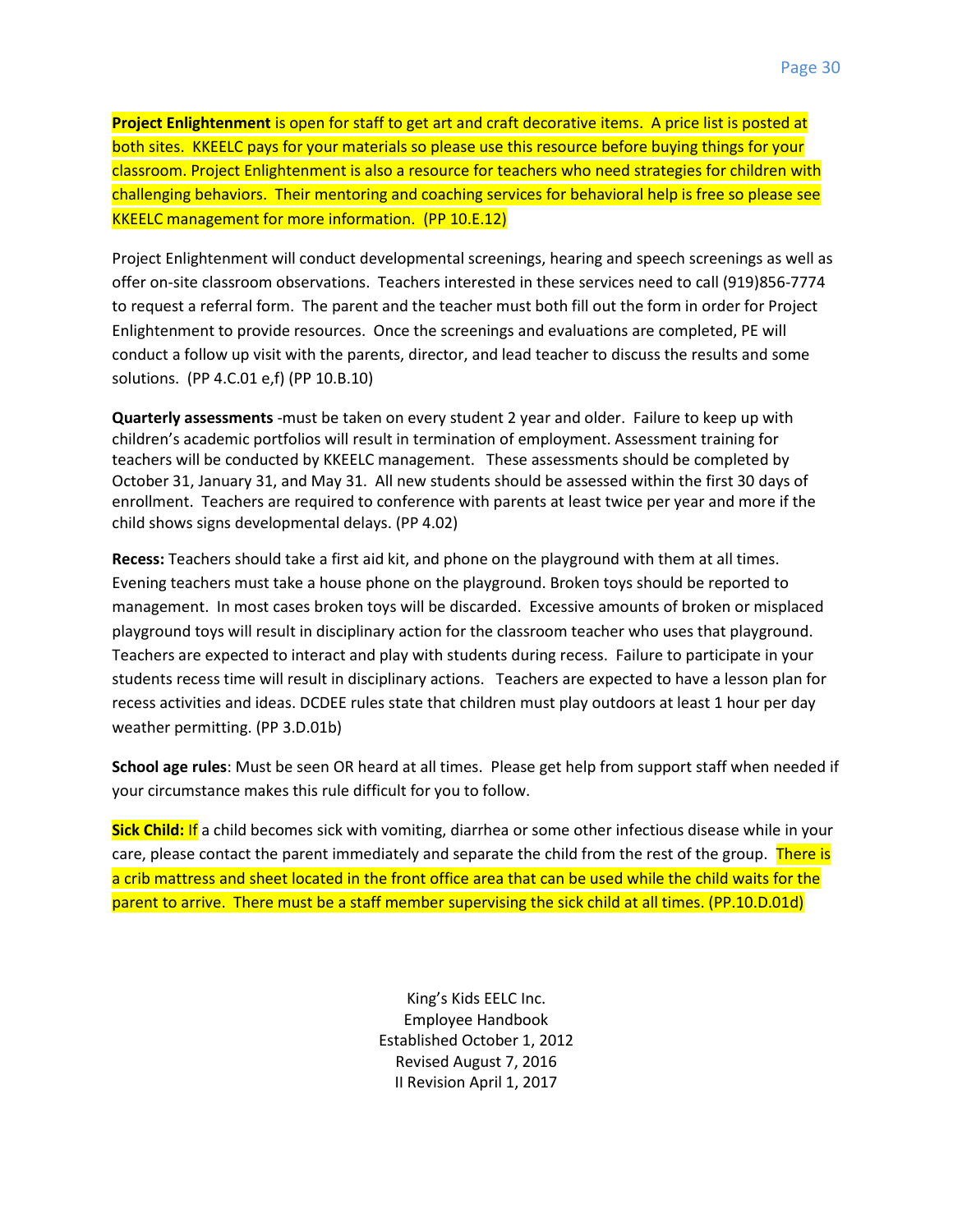**Sockets**- must be capped with safety plugs! No exceptions. If an open socket is discovered by management, the staff member currently in charge of that space (or the last to occupy the space) will be written up.

**Spanish-** Will be taught by Mariella Williams a certified Spanish teacher every Tuesday afternoon. Mrs. Mariella is available for interpreting for Spanish speaking families. If you have a family in your classroom who requires an interpreter, please let KKEELC management know so that we can schedule her assistance. (PP 4.E.05)

**Water-** should be provided to every child **whenever they want it!** It is acceptable to take a water pitcher outside with water cups. Bring a small trash bag for used cups. It is the teacher's responsibility to gather water pitchers from the kitchen or cook at the beginning of the school day for the classroom in which they work in.

**Water play-** Currently all water play is conducted outside on the playground. There is a water hose and multiple water supply sources that can be used. There is a 100ft water hose that can be connected to any water toy or used to fill water toys. No Balloons are allowed for water play. After each use, please dump and refill all water buckets used for children to put their hands in. Please do not allow children with cuts or scrapes on their hands to play in the water buckets with other children. (PP 5.A.10a)

#### Professionalism

**Cell phones**-Phones for personal use are acceptable during nap as long as your other duties are completed first. Refer to the employee handbook for a complete description of what is acceptable usage.

**Days off** should be requested at least 2 weeks in advance by email only! If your request is further out than 2 weeks, you will still need to send a 2 week reminder by email once the time approaches.

**Late to work-** If you are running more than 10 minutes late to work it is mandatory that you send an email or text to KKEELC management stating your expected arrival time. A call to your site is necessary as well. Failure to report tardiness in this manner will result in a write up. Repeated tardiness could also result in termination.

**New Student-** please make every effort to be prepared for them. Cubby should be labeled, ect.

**Parent complaints** and negative concerns expressed to the teacher should be reported to management immediately by the teacher who was told the information. Failure to report these complaints no matter how slight, could result in a write up or termination of employment.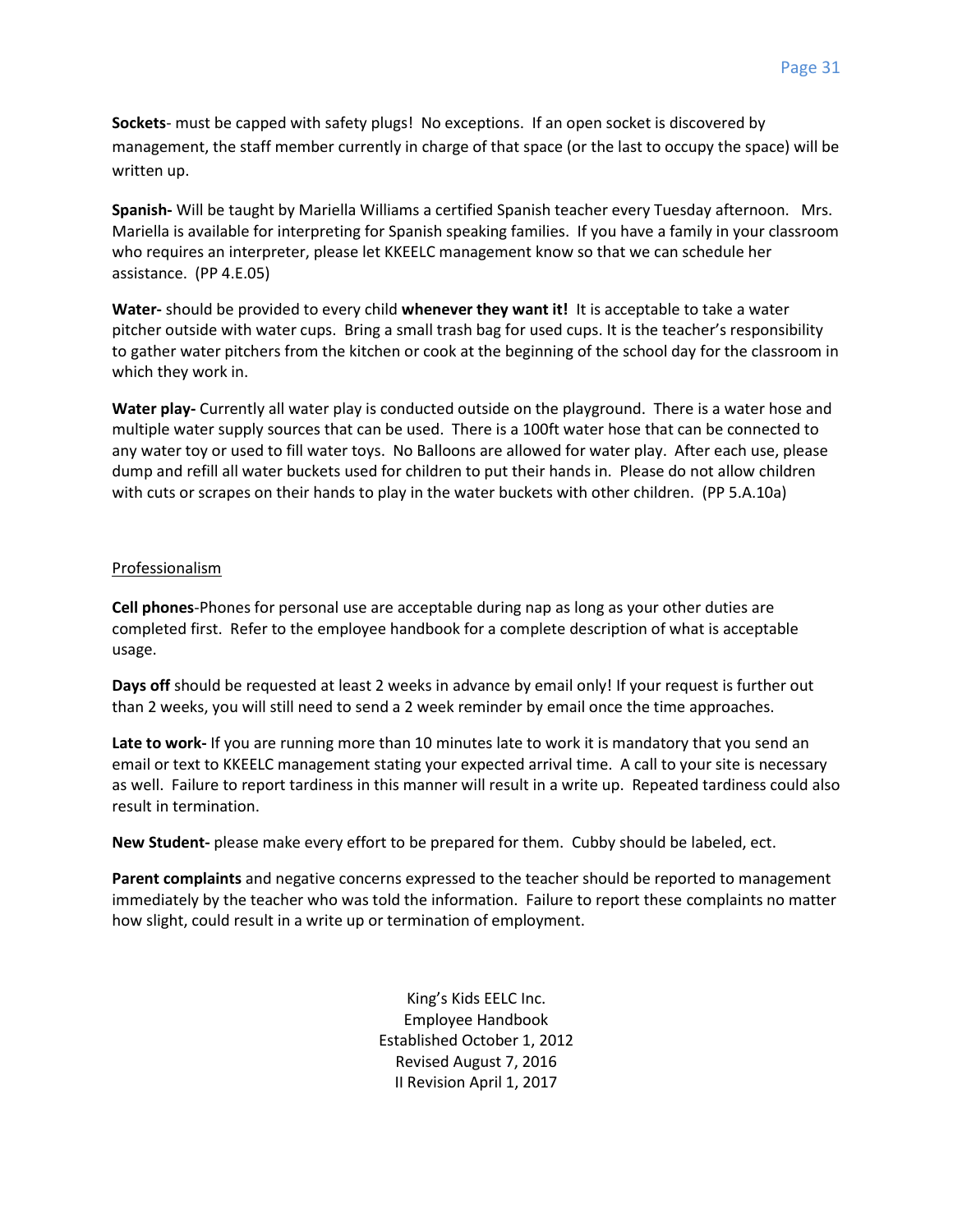**Procare**: If Procare is down upon your arrival/departure or will not allow you to clock in/out that you first sign a manual sign in sheet or you send a text message to (919) 360-1388 notifying your arrival/departure time. Your time will be adjusted to the time of the sign in sheet or text message.

**Radios** in the kitchen are fine but only Christian music is allowed to be played. No Earbuds! Music at nap time is allowed (Soft music).

**Tablets and laptops** may not be used in the infant or toddler room at any time including nap if at least 1 child is awake. They may be used in the preschool and school age classrooms as long as it is for educational purposes and limited to 2.5 hours/week.

#### Merit Pay and Employee contributions

**Referral incentives** -will be given in the amount of \$50/child for each child you refer and enrolls for at least 30 days. You cannot get credit for your own kids or walk-ins. Payments will be made at the pay date following the child's 30 days of enrollment. It is up to each teacher to keep track of their referrals. Parents must use your name at time of enrollment or no incentive will be rewarded to you. This incentive is not guaranteed and can be revoked at any time based on the needs of the business.

**Quarterly retention bonuses** will be provided to all staff members equal to the percentage of enrollment capacity. Our current capacity is 122 kids total for both sites. Exp. If we are 50% full, then everyone gets a \$50 bonus, 75% is \$75 bonus and so on. Enrollment counts will be taken on Dec. 1<sup>st</sup>, Mar.  $2<sup>nd</sup>$ , and June  $1<sup>st</sup>$ . There will be no count for September  $1<sup>st</sup>$ . Only current employees who are employed on the dates above will receive the benefits. These funds are not guaranteed and management reserves the right to revoke this plan at any time.

**Volunteer Opportunities-** KKEELC holds fundraisers every year. Our St. Jude Trike-A-Thon raises money for the children of St. Jude Children's Research Hospital. The other fundraiser is for KKEELC supplies and scholarships to needy families. Neither event is mandatory, but management will provide volunteer certificates to all who contribute.